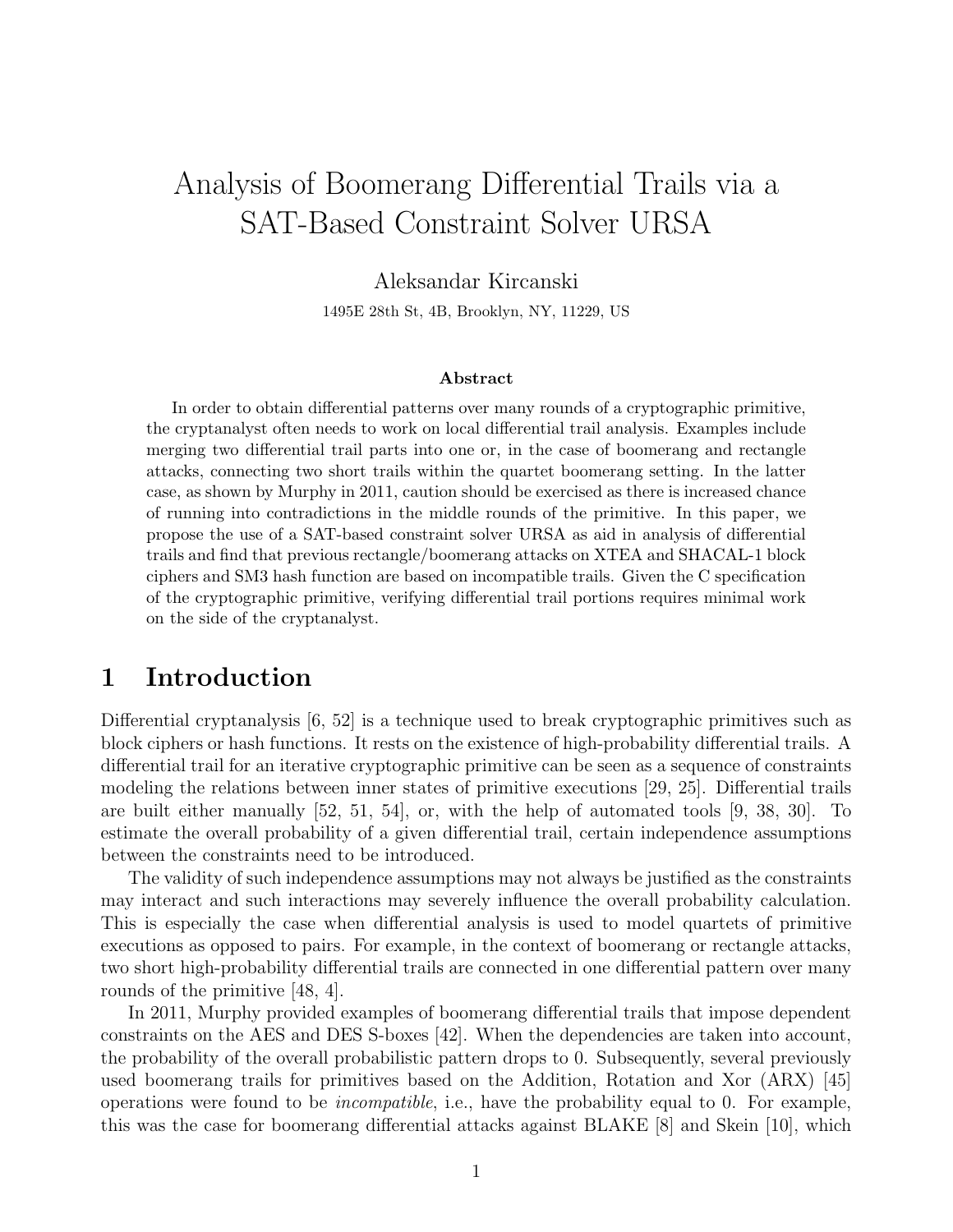invalidated the corresponding attacks [30]. The discussion related to Murphy's initial doubts [42] was continued by Kim et al. in [26]. It was argued that the only reliable way to estimate the boomerang/rectangle attack probability is to attempt to perform the attack itself. Since this is often impossible due to the high computational complexity requirements, estimating the probabilities or their lower bounds via independence assumptions often remains the only way to assess the attack success rate (see, e.g., [3]).

In general, the compatibility or incompatibility of a set of differential constraints can be established as follows. Given a set of constraints, one can simply attempt to find particular inputs for the cryptographic primitive that will conform to such a constraint set in the given round/step span, using techniques such as such as message modification [52]. The main drawback of this approach is that it requires custom implementations and potentially tedious work, e.g., when attempting to prove that some particular boomerang trails are incompatible. Another way to establish (in)compatibility is to apply differential constraint reasoning, where one abstracts away from particular inner state bit-values and deduces consequences from the current differential knowledge base. In case of ARX primitives, one-bit and also multi-bit constraints have been proposed for such reasoning [9, 36, 30]. In 2012, a tool for reasoning on arbitrary ARX primitives using multi-bit constraints has been proposed by Leurent [30]. Although very powerful, ARXtools also has some limits when it comes constraint compatibility verification. Namely, the primitive specification may be somewhat cumbersome and also analysis of primitives with non-ARX components is not possible.

There is a large body of previous work in the area of applying SAT solvers for the purpose of cryptanalysis. This was done for a wide variety of cryptographic primitives, some of which are DES, MD4/5, Trivium, AES and Keccak [35, 21, 13, 23, 40]. One of the tools used in this area is CryptoMiniSat [47]. More powerful theories (than predicate logic) and solvers were also used in cryptanalysis, including a constraint solver STP [14]. Examples include establishing probability upper bounds for differential trails in the case of Salsa20 stream cipher and NORX scheme for authenticated encryption scheme [22, 41]. Closely related to our work are [39, 44], while [44] was developed parallel to our work.

In 2012, a SAT-based constraint solver URSA (Uniform Reduction to SAt) was proposed [20]. It simplifies using SAT solvers in tasks such as cryptanalysis problems. Namely, instead of encoding a problem directly in terms of propositional formulae, the user has to specify the problem in a custom, C-like specification language. In many situations, this means that the C implementation of cryptographic algorithms can be directly used by the URSA system.

Our contribution: We show that using the URSA system in conjunction with SAT solvers represents an easy-to-use asset for the cryptanalyst working on local analysis of differential trails. Using this approach, we analyze best previous rectangle attacks on the XTEA and SHACAL-1 block ciphers and locate contradictions in these trails. In addition, we detect contradictions in the trails used in the boomerang distinguisher reaching the highest number of rounds of the SM3 hash function. This shows that the probability estimations for these attacks are invalid and that it remains unknown whether the attacks will work or not. Next, using the URSA system, we find examples of *unaligned* rectangle trails in the context of XTEA block cipher (end of Section 3.1). The existence of such trails has been mentioned previously in [4] and it is interesting to note actual example of such trails can be found by a SAT solver. Finally, we point out a type of contradiction that occurs in primitives with linear key/message expansions which was not discussed in previous literature and suggest that boomerang and rectangle attacks should be verified against this type of contradiction (Section 3.2).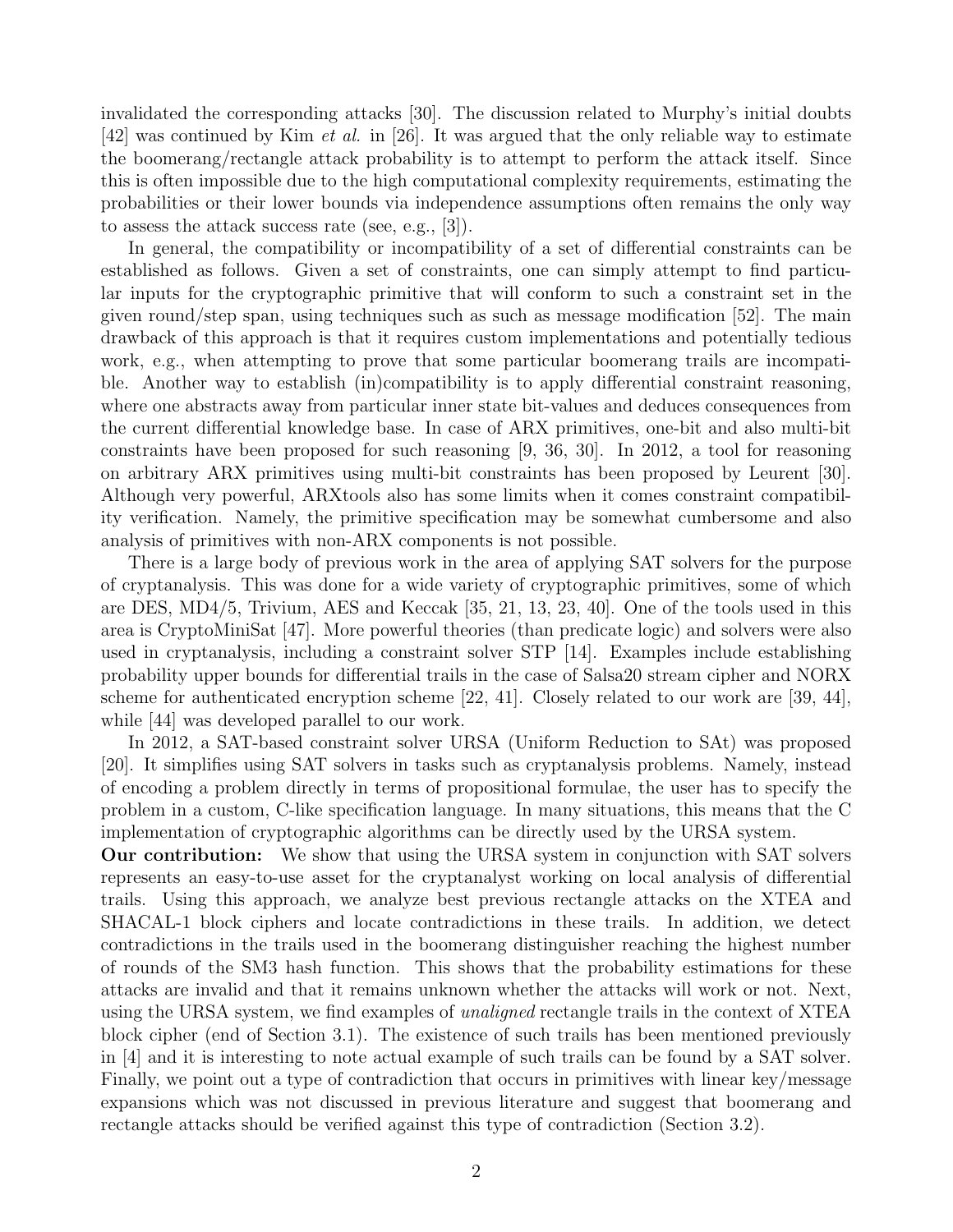

Figure 1: The Rectangle Attack

This paper is organized as follows. In Section 2 we review the the rectangle attack, reasoning on bit-constraints, the URSA system, and also present the notation used throughout the paper. The incompatibilities found in the rectangle trails for XTEA and SHACAL-1 are discussed in Sections 3.1 and 3.2. Finally, the analysis of boomerang trails used in the SM3 distinguisher is given in Section 3.3. The conclusion is provided in Section 4.

## 2 Background and Notation

In this section, a brief description of the rectangle attacks on block ciphers and boomerang distinguishers on hash functions is provided, followed by an introduction to 1-bit conditions and reasoning about differential trails. Finally, an overview of the URSA system is provided along with the notation used throughout the paper.

#### 2.1 The Rectangle Attack

In 1999, Wagner introduced a chosen-ciphertext cryptanalytic technique against block ciphers and named it the boomerang attack [48]. The technique exploits non-random behavior of carefully crafted encryption quartets. It works well against ciphers for which there exist short differentials with very high probability. The amplified boomerang attack [24], also known as the rectangle attack [4], is a chosen-plaintext variant of the boomerang attack.

Below, a rectangle attack against a cryptographic function such as a block cipher is summarized. Denote the generic permutation in question by  $E$  and it's input by  $x$ . The quartet structure that the adversary is interested in is shown in Fig. 1. The function is decomposed as  $E = E_1 \circ E_0$  and two differential trails are assumed to exist:  $\delta \stackrel{E_0}{\longrightarrow} \Delta$  and  $\gamma \stackrel{E_1}{\longrightarrow} \Gamma$  with probabilities p and q, respectively. Here,  $\delta$  and  $\gamma$  are the input differences for  $E_0$  and  $E_1$ , respectively and  $\Delta$  and  $\Gamma$  are the output differences. If the differentials propagate as specified in Fig. 1, the quartet is called a right quartet.

The main idea in the rectangle attack is to compute pairs of the form  $(E(x_A), E(x_A \oplus$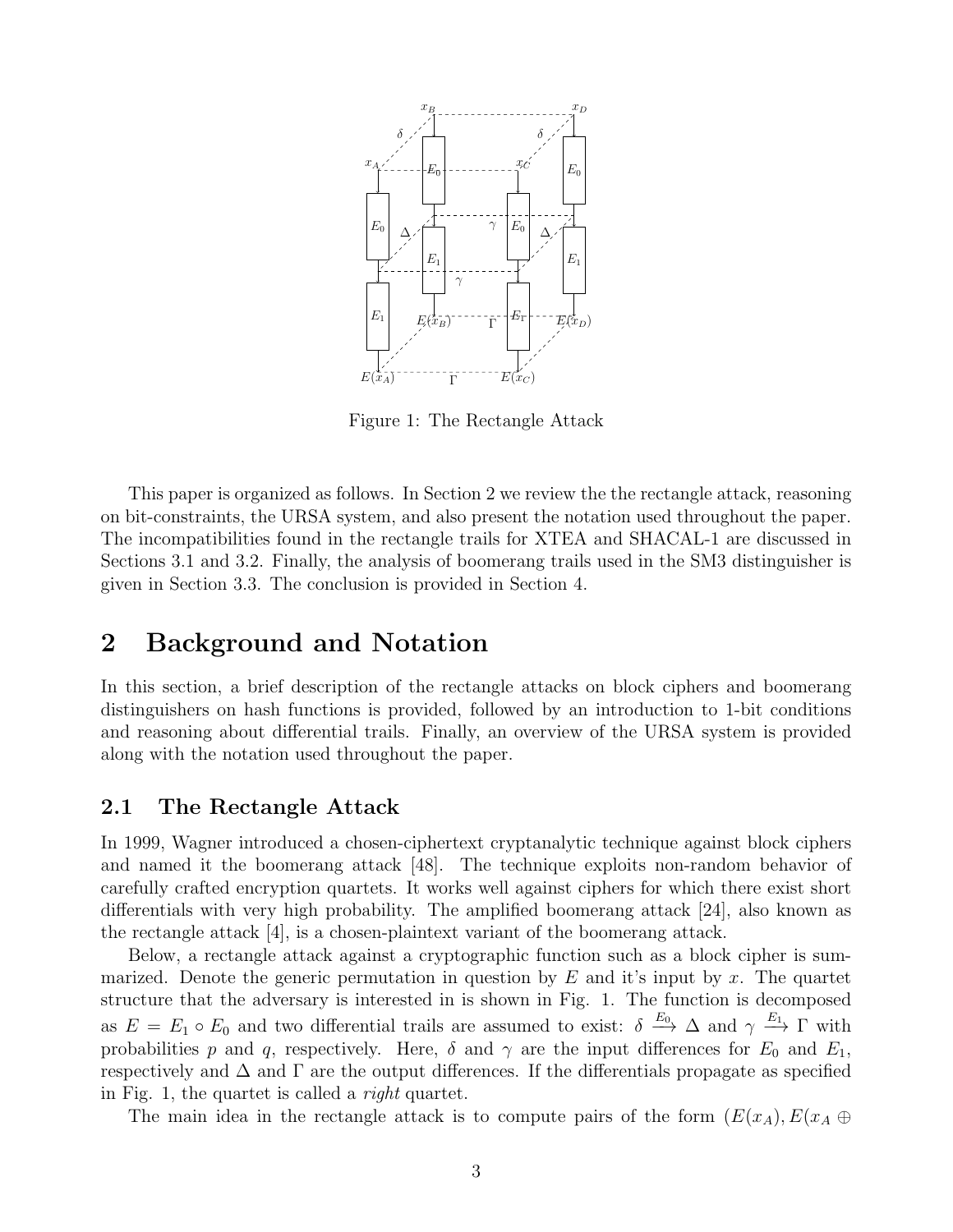δ)) for many randomly chosen  $x_A$  inputs and to count how many pairs of such of pairs will constitute right quartets. The probabilistic analysis of such an event is as follows. Out of N encrypted pairs with input difference  $\delta$ , about  $p \cdot N$  will conform to the  $\delta \stackrel{E_0}{\longrightarrow} \Delta$  trail. Now, out of  $p \cdot N$  such pairs, one can have about  $\frac{(p \cdot N)^2}{2}$  $\frac{N^2}{2}$  candidate quartets. The probability that  $E_0(x_A) \oplus E_0(x_C) = \gamma$  within a randomly chosen candidate quartet is  $2^{-n}$ , where n is the  $E_0$  output bit-length. This event actually always coincides with  $E_0(x_B) \oplus E_0(x_D) = \gamma$  since  $E_0(x_B) \oplus E_0(x_D) = E_0(x_A) \oplus \delta \oplus E_0(x_C) \oplus \delta = \delta \oplus \delta \oplus \gamma = \gamma$  and thus the probability of both  $E_0(x_A) \oplus E_0(x_C) = E_0(x_B) \oplus E_0(x_D) = \gamma$  is in fact  $2^{-n}$ . As a result, the expect number of quartets satisfying  $E(x_A) \oplus E(x_C) = E(x_A) \oplus E(x_C) = \Gamma$  is  $\frac{(p \cdot N)^2}{2}$  $\frac{(N)^2}{2} \cdot 2^{-n} \cdot q^2 = N^2 \cdot 2^{-n-1} \cdot p^2 \cdot q^2.$ 

The expected number of right quartets is augmented further by allowing the two differential trails to vary, i.e., by considering  $\delta \stackrel{E_0}{\longrightarrow} \Delta'$  and  $\gamma' \stackrel{E_1}{\longrightarrow} \Gamma$  for all possible valid pair choices for  $(\Delta', \gamma')$ , that is

$$
N^2 \cdot 2^{-n-1} \cdot \sum_{(\Delta', \gamma')} p_{\delta \to \Delta'}^2 \cdot q_{\gamma' \to \Gamma}^2 \tag{1}
$$

On the other hand, for a random permutation, the expected number of right quartets is  $\frac{N^2}{2}$ .  $2^{-2n} = N^2 \cdot 2^{-2n-1}$ . Comparing this estimate to (1) yields that if  $\sum_{(\Delta',\gamma')} p_{\delta \to \Delta'}^2 \cdot q_{\gamma'\to \Gamma}^2 \gg 2^{-n}$ , E can be distinguished from a random permutation.

In the literature [4, 32, 33, 34], the estimate (1) is further simplified as

$$
N^2 \cdot 2^{-n-1} \cdot \sum_{\Delta'} p_{\delta \to \Delta'}^2 \cdot \sum_{\gamma'} q_{\gamma' \to \Gamma}^2
$$

which is a sound estimate if one assumes the pairwise independence of all  $E_0$  and  $E_1$  trails.

As for the boomerang distinguisher for hash functions, the goal is to is to find a quartet  $(x_0, x_1, x_2, x_3)$  for function f such that

$$
x_0 \oplus x_1 \oplus x_2 \oplus x_3 = 0
$$
  

$$
f(x_0) \oplus f(x_1) \oplus f(x_2) \oplus f(x_3) = 0
$$
 (2)

which is called a *zero-sum* or equivalently, a *second-order collision*. This is done by a technique similar to the above described distinguisher, taking into account the message freedom that is available in the context of compression functions. For a more detailed introduction to boomerang distinguishers on hash functions, the reader is referred to [7].

### 2.2 Reasoning on 1-bit constraints

Searching for differential trails is facilitated by a constraints language introduced in [9]. Instead of working with bit-values, reasoning is performed on bit-constraints. The symbols used for expressing bit-constraints are provided in Table 1. For example, when we write  $-x-u$ , we mean a set of 4-bit pairs

$$
-x-u = \{T, T' \in F_2^4 | T_3 = T'_3, T_2 \neq T'_2, T_1 = T'_1, T_0 = 0, T'_0 = 1\}
$$

where  $T_i$  denotes *i*-th bit in word  $T$ .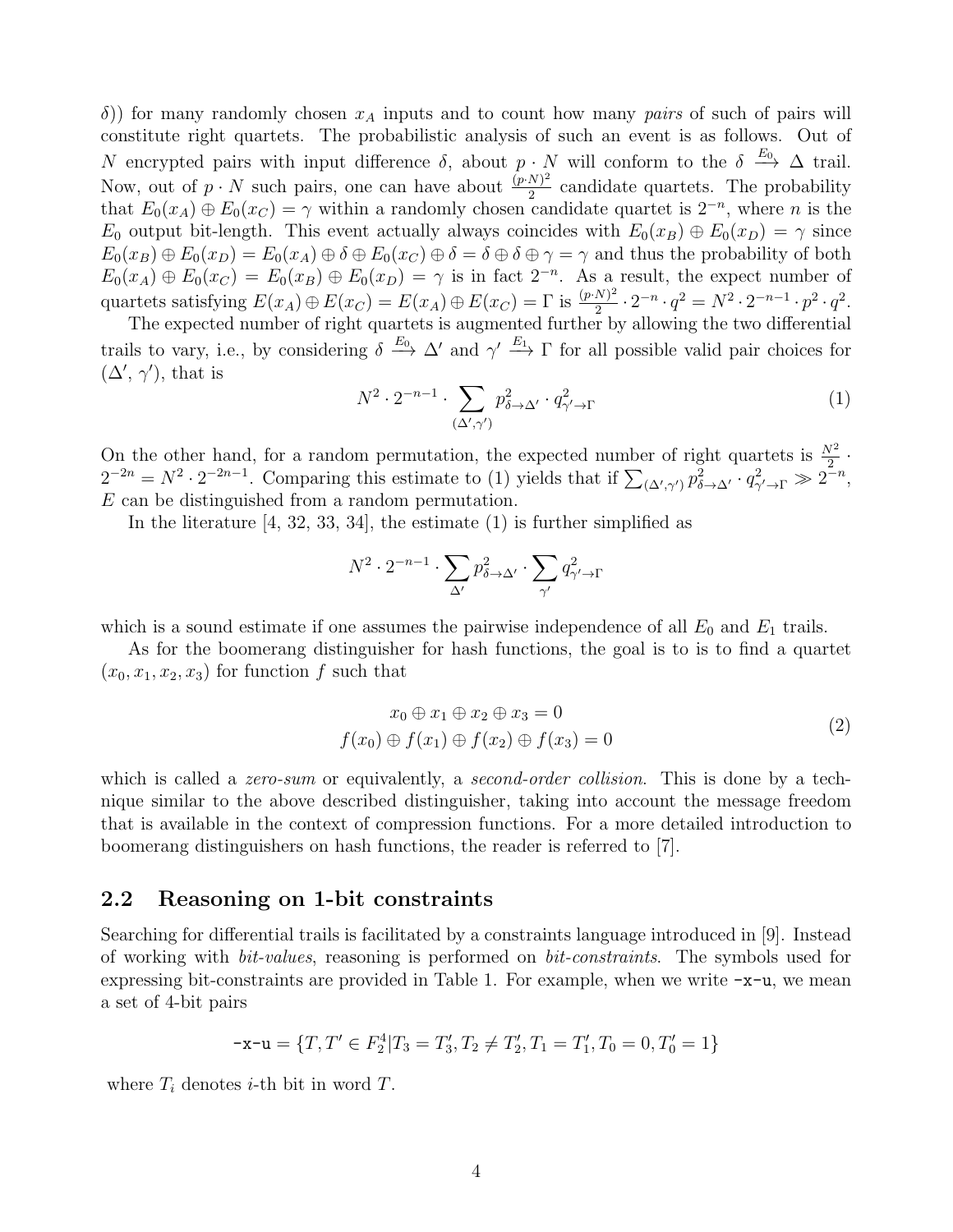| x, x | meaning            |  |  | x, a |
|------|--------------------|--|--|------|
|      | anything           |  |  |      |
|      | $x=x'$             |  |  |      |
| х    | $x \neq x'$        |  |  |      |
|      | $x=x'=0$           |  |  |      |
| u    | $(x, x') = (0, 1)$ |  |  |      |
| n    | $(x, x') = (1, 0)$ |  |  |      |
|      | $x=x'=1$           |  |  |      |
|      |                    |  |  | E    |
|      |                    |  |  |      |

| (x,x) | meaning          | U.U |  |  |
|-------|------------------|-----|--|--|
| 3     | $x=\overline{0}$ |     |  |  |
| 5     | $x'=0$           |     |  |  |
|       |                  |     |  |  |
| А     | $x'=1$           |     |  |  |
| в     |                  |     |  |  |
| С     | $x=1$            |     |  |  |
| D     |                  |     |  |  |
| F.    |                  |     |  |  |

Table 1: Symbols used to express 1-bit conditions [9]

Next, small examples of (a) a differential trail (b) a boomerang trail and (c) a boomerang trail incompatibility are provided. As for the differential trail, consider the following constraint specification over one 4-bit modular addition

$$
--- + ---x = ---x
$$
 (3)

The trail models a pair of additions  $x_A + y_A = z_A$  and  $x_B + y_B = z_B$  and specifies that  $x_A = x_B$ and also that  $y_A$  and  $y_B$ , as well as  $z_A$  and  $z_B$  are different only on the least significant bit. It can be observed that is the necessary condition for the trail to realize is  $lsb(x_A) = lsb(x_B) = 0$ .

As for the boomerang trail, in that context, one works with quartets instead of pairs. Consider a quartet of modular additions  $x_{\omega} + y_{\omega} = z_{\omega}$ , for  $\omega \in \{A, B, C, D\}$ . To specify a boomerang trail, two differential trails are required, labeled as the top trail and the bottom trail. This terminology comes from the fact that the two trails are specified on the bottom and the top round portions of the cryptographic primitive, respectively. For the purpose of this example, let (3) be the bottom trail and let the top trail be specified by

$$
--- + ---x = -x
$$
 (4)

The bottom trail is imposed on  $x_{\omega} + y_{\omega} = z_{\omega}$  for  $\omega \in \{A, B\}$  and  $\omega \in \{C, D\}$ , whereas the bottom trail for  $\omega \in \{A, C\}$  and  $\omega \in \{B, D\}$ . As shown below, taking the four sets of constraints on  $x_\omega + y_\omega = z_\omega$  for  $\omega \in \{A, B, C, D\}$  yields a contradiction, i.e., the boomerang trail incompatibility. The incompatibility of (3) and (4) follows from the fact the the necessary condition to have (4) is that the rightmost bit of x needs to equal to 1, i.e., that  $lsb(x_A)$  =  $lsb(x_C) = 1$  (and also  $lsb(x_B) = lsb(x_D) = 1$ ). However, as shown above, the necessary condition for (3) is that  $lsb(x_A) = lsb(x_B) = 0$  and thus no quartet of additions satisfy both trails in the described sense.

#### 2.3 The URSA System

The system was proposed in 2012 [20] and represents a high-level front-end to efficient SAT solves. It translates constraints sets specified in C-like language into SAT formulas, after which a SAT solver of user's preference is run on the derived equations. There are two variable types in the URSA language: (unsigned) numerical with names of variables starting with  $n$  and boolean with variable names starting with 'b'. All arithmetic operations over numeric variables are performed modulo  $n$ , where  $n$  is user-specified parameter. In URSA, there are control flow structures (such as for and if) as well as procedures and C-like arrays.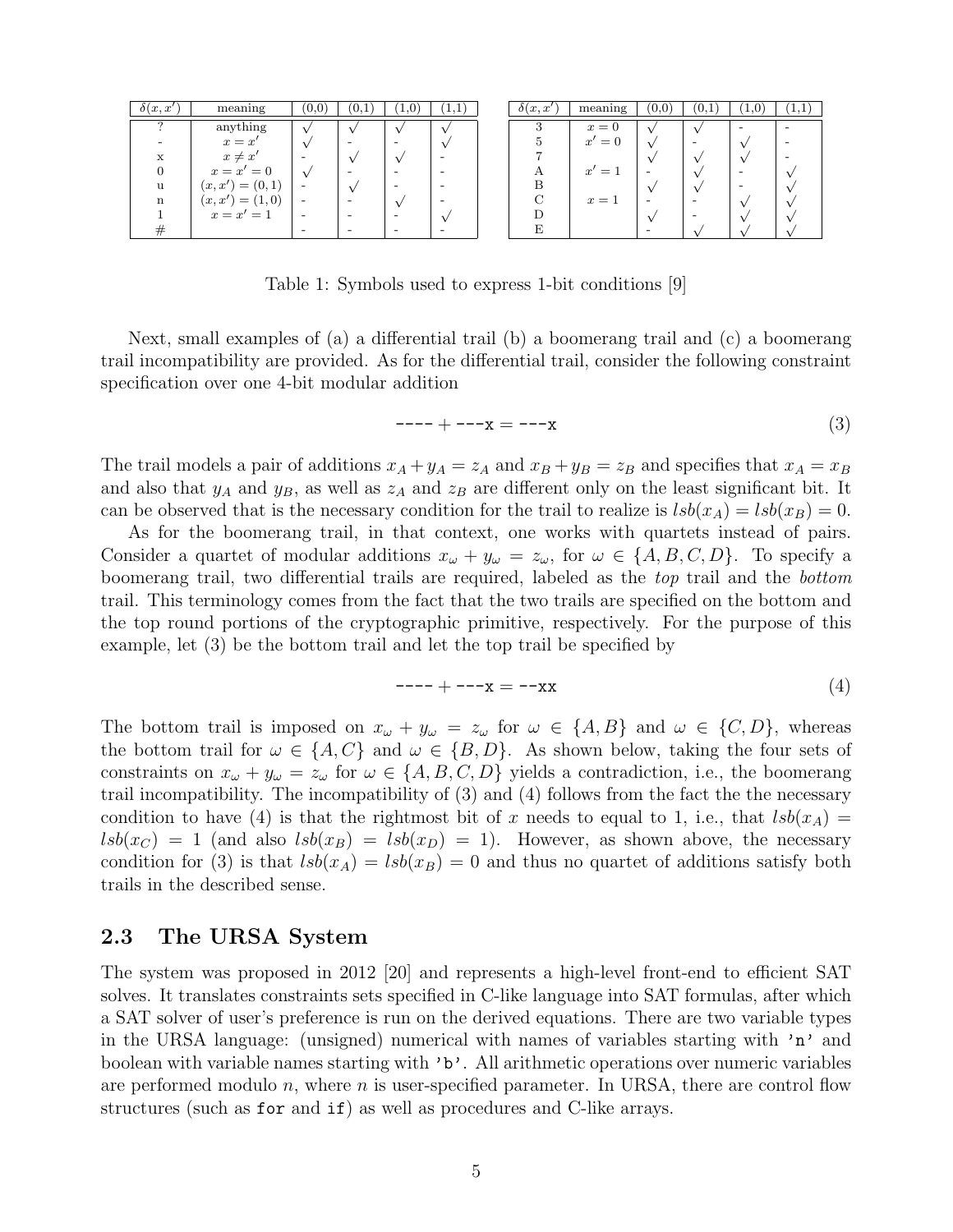The URSA approach can be illustrated by the following example taken from [20]. Consider the problem of finding  $x_0$  given  $x_{100}$  for the recurrence relation specified by  $x_{n+1} = (1664525x_n +$ 1013904223) mod  $2^{32}$ . The URSA code that corresponds to this problem is

```
nx=nseed;
for (ni=1; ni<=100; ni++)
     nx = nx*1664525+1013904223;
bc = (nx == 3998113695);
assert(bc);
```
The code above is processed by running cat rec.ursa | ursa  $-132$ , where the variable bitlength  $n = 32$  is specified in the command line. The system will solve for the independent variable nseed and return it's value.

Another example of the URSA constraint specification is given in the Appendix. The provided example corresponds to the (incompatible) boomerang trails example discussed in Section 2.2. For more details about the URSA system, see [20].

### 2.4 Notation

The following notation is used throughout the paper:

 $x^b$ : The  $b^{th}$  bit of a word x. For example  $x^0$  is the least significant bit of x.

A, B, C, D: four branches of primitive executions, following Fig. 1.

 $\Delta r_j^i[A, B]$ : bit-constraint (a symbol from Table 1) at bit-position i in word  $r_j$  constraining branches A and B.

 $\oplus$ , +: bit-wise XOR and addition mod  $2^{32}$ , respectively

 $\ll$ ,  $\gg$ : left and right shift, defined on 32-bit values.

 $\lll$ ,  $\ggl$ : left and right rotation, defined on 32-bit values.

## 3 Detecting Rectangle/Boomerang Trail Contradictions

In this section, we detect contradictions in the trails used in attacks on XTEA [31], SHACAL-1 [49, 12] block ciphers and the SM3 [3] hash function. The first two attacks are rectangle relatedkey key recovery attacks and the latter attack is a distinguishing attack against a reduced-round SM3 compression function.

The general approach is to represent the primitive and the corresponding step constraints in the URSA language, run a SAT solver over the sequence of steps where a contradiction is suspected, i.e., typically around the middle steps where the rectangle trail switch [48, 24, 4] occurs. If the SAT solver reports no solutions, the next step is to locate where the contradiction is located, i.e., to find the minimal or close to minimal constraint set that yields a contradiction. This was done using a manual trial-and-error approach, i.e., by removing constraints as long as the system does not have solutions. Finally, the proof for the contradiction is built based on the reduced constraint set.

### 3.1 On the incompatibility of XTEA trails [31]

The key-recovery attack on 36-reduced-round XTEA [31] is a related-key attack since it requires differences in the key bits (as well as in plaintexts). It works with quartets of encryptions and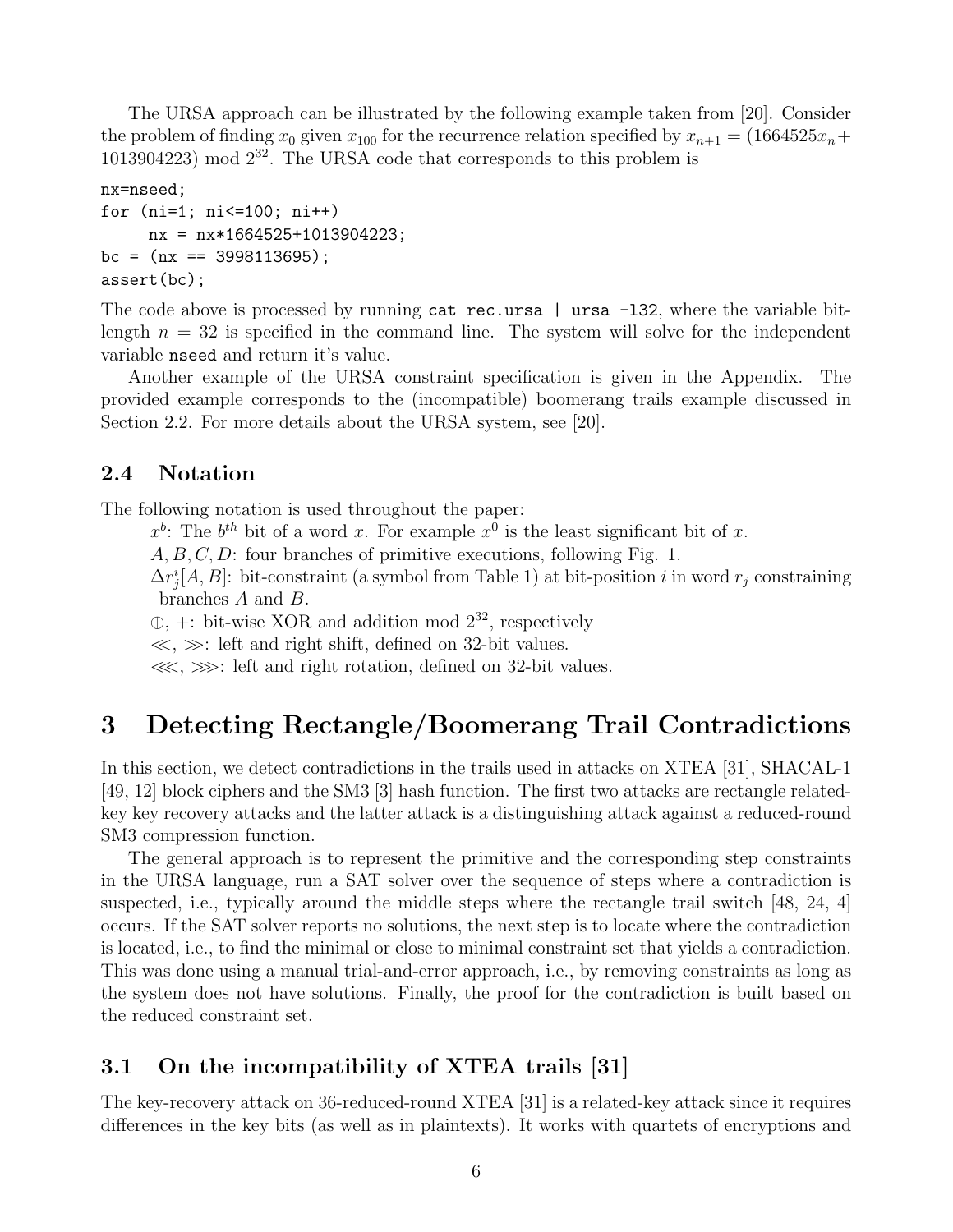

Figure 2: Two equivalent representations of the XTEA round function

falls into the category of rectangle attacks. Below, a brief specification of the cipher is provided. For a more detailed description, the reader is referred to [53, 31].

XTEA takes as input a 64-bit plaintext and a 128-bit key. The encryption and decryption functions consist of 64 Feistel-network rounds. Two equivalent representations of one encryption round are schematically presented in Fig. 2, where on the right-hand side a shift-register based representation is provided. Feistel networks have been first studied in the form of shift registers in the context of the DES block cipher [15], where the cipher was presented as a Non-Linear Feedback Shift Register with input. We use the shift-register based representations since such representations provide are elegant when it comes to working with differential paths [9, 38].

The 128-bit key is represented by four 32-bit words as  $K = (K_0, K_1, K_2, K_3)$  and then, for  $i = 1, \ldots 64$  expanded to 64 32-bit words, as specified by

$$
W_i = \begin{cases} \n\left\lfloor \frac{i}{2} \right\rfloor \times \delta + K_{\left(\lfloor \frac{i}{2} \rfloor \times \delta\right) \& 3} & \text{if } i \text{ is odd} \\
\left\lfloor \frac{i}{2} \right\rfloor \times \delta + K_{\left(\lfloor \frac{i}{2} \rfloor \times \delta \gg 11\right) \& 3} & \text{if } i \text{ is even}\n\end{cases} \tag{5}
$$

Here,  $\delta = |($ √  $\{5-1)\times 2^{31}\}\$  = 0x9e3779b9. The subscripts to K in the expression above simply define an expansion of  $K_0, \ldots K_3$  words over the XTEA rounds. The expression  $\lfloor \frac{i}{2} \rfloor$  $\frac{i}{2}$   $\times$   $\delta$  specifies round constants.

The round function is specified next in terms of Fig. 2 (b). Denote the 64-bit plaintext in the form of two 32-bit words  $(A_0, A_1)$ . Then, the encryption is done by calculating

$$
r_{i+1} = r_{i-1} + (L(r_i) + r_i) \oplus W_i \tag{6}
$$

for  $i = 1, \ldots 64$ , where  $L(x) = (x \ll 4) \oplus (x \gg 5)$ . The ciphertext is taken to be  $(r_{63}, r_{64})$ .

In [31], a related-key rectangle attack aiming to break 36 rounds of XTEA (rounds 16-51) and not requiring any weak-key assumptions is provided. The starting point for each rectangle attack is a family of top and bottom differential trails [4]. In [31], a family of trails is provided for  $E_0$  (rounds 16-37) and one constant trail with probability 1 is provided for the bottom family (rounds 37-45). Then, each of the  $E_0$  trails are connected to the fixed  $E_1$  trail.

We used the URSA system to verify that the bottom trail cannot be connected to any of the trails in the top trail family. A particular high-probability representative pair of top-bottom trails (Table 3 in [31]) is shown in Table 2. The step numbers are given in the first and the last column, along with the active message words. Only the steps around the middle of the primitive are shown. Steps 35-37, where the contradiction can be localized, are marked in gray.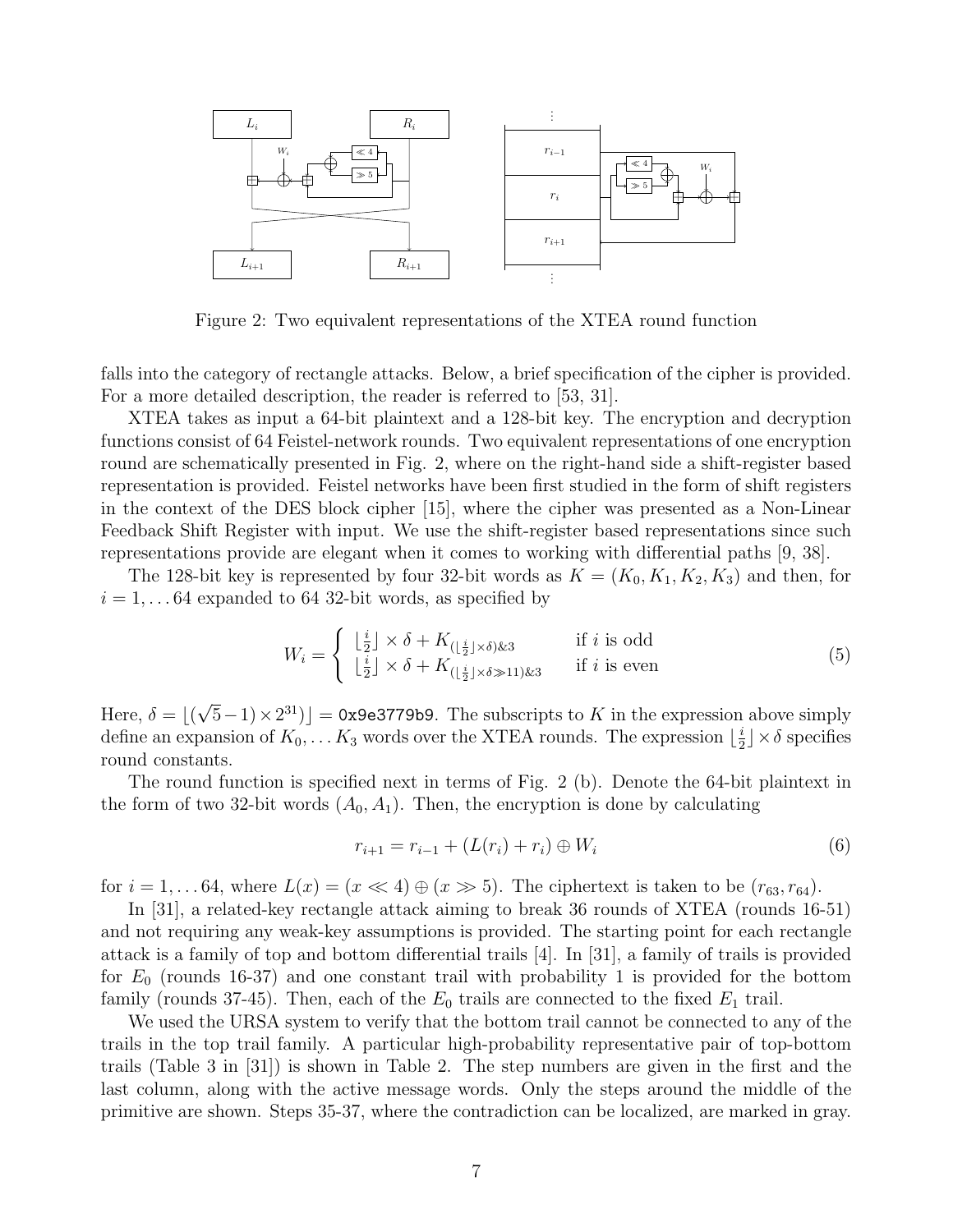

Table 2: One of the XTEA rectangle trails [31]

The bit-constraints provided by the top and the bottom trail in Table 2 are not fully propagated. Based only on the constraints given in the bottom trail in steps 36 and 37 and (6) for  $i = 36$ , one can conclude that  $\Delta r_{35}^i[A, C] = \Delta r_{35}^i[B, D] = \cdots$  for  $i = 0, \ldots, 25$  and  $\Delta r_{35}^{26}[A, C] = \Delta r_{35}^{26}[B, D] = 'x'.$  Taking into account these propagations, a detailed view of the relevant trail portion [31] is provided in Table 3.

In the proof below, let  $C^i_\omega$  denote a carry bit at position  $0 \leq i \leq 31$  on branch  $\omega \in$  $\{A, B, C, D\}$  in  $r_{35} + (r_{36} + L(r_{36})) \oplus W_{36}$ . We recall that in a 32-bit modular addition  $z = x+y$ , for  $0 \leq i \leq 30$ 

$$
z^{i+1} = x^{i+1} \oplus y^{i+1} \oplus c^i, \text{ where } c^i = maj(x^i, y^i, c^{i-1})
$$
\n(7)

while  $c^{-1} = 0$ .

| step                                                            | $\Delta[A, B] = \Delta[C, D]$               | $\Delta[A, C] = \Delta[B, D]$ |
|-----------------------------------------------------------------|---------------------------------------------|-------------------------------|
| $\Delta r_{35}$                                                 |                                             | $77777x -$                    |
| $\Delta r_{36}$                                                 | :--------------------                       |                               |
| $\Delta L(r_{36})$                                              | /X---X--------X----X-                       |                               |
| $\Delta s(r_{36}) = \Delta (r_{36} + L(r_{36})) \oplus W_{36})$ | ??????????????????????????x------   ?????x- |                               |
| $\Delta r_{37} = \Delta (r_{35} + s(r_{36}))$                   |                                             |                               |

Table 3: A detailed view of (contradictory) steps 35-37

#### **Observation 1** Constraints specified in Table 3 are contradictory.

Proof: The argument about the contradiction is split in two cases:

(i) Let the bit  $s^{26}(r_{36})$  for both  $\Delta[A, B]$  and  $\Delta[C, D]$  be inactive. In Table 3, this bit constraint is shown in light gray and the assumption of this part of the proof replaces the '?' at this position by a '-'. As a consequence,  $\Delta s^{27}(r_{36}) =$ '-' in the  $\Delta[A, B] = \Delta[C, D]$ column of Table 3, since  $r_{36}$ ,  $L(r_{36})$  and  $W_{36}$  are inactive past bit-position 26.

It can be observed that  $C_A^{25} = C_B^{25} = C_C^{25} = C_D^{25}$  and this carry value will be denoted by C. Namely,  $C_A^{25} = C_C^{25}$  and  $C_B^{25} = C_D^{25}$  since  $\Delta s^i(r_{36}) = \Delta r_{35}^i = -1$  for  $0 \le i \le 25$ in the  $\Delta[A, C] = \Delta[B, D]$  column. Furthermore, in the  $\Delta[A, B] = \Delta[C, D]$  column,  $\Delta s^{26}(r_{36}) = \cdots$  due to the assumption and  $\Delta r_{35}^{26} = \Delta r_{37}^{26} = \cdots$ . Thus, there is no carry disturbance from bit-position  $i \leq 25$  and  $C_A^{25} = C_B^{25}$ .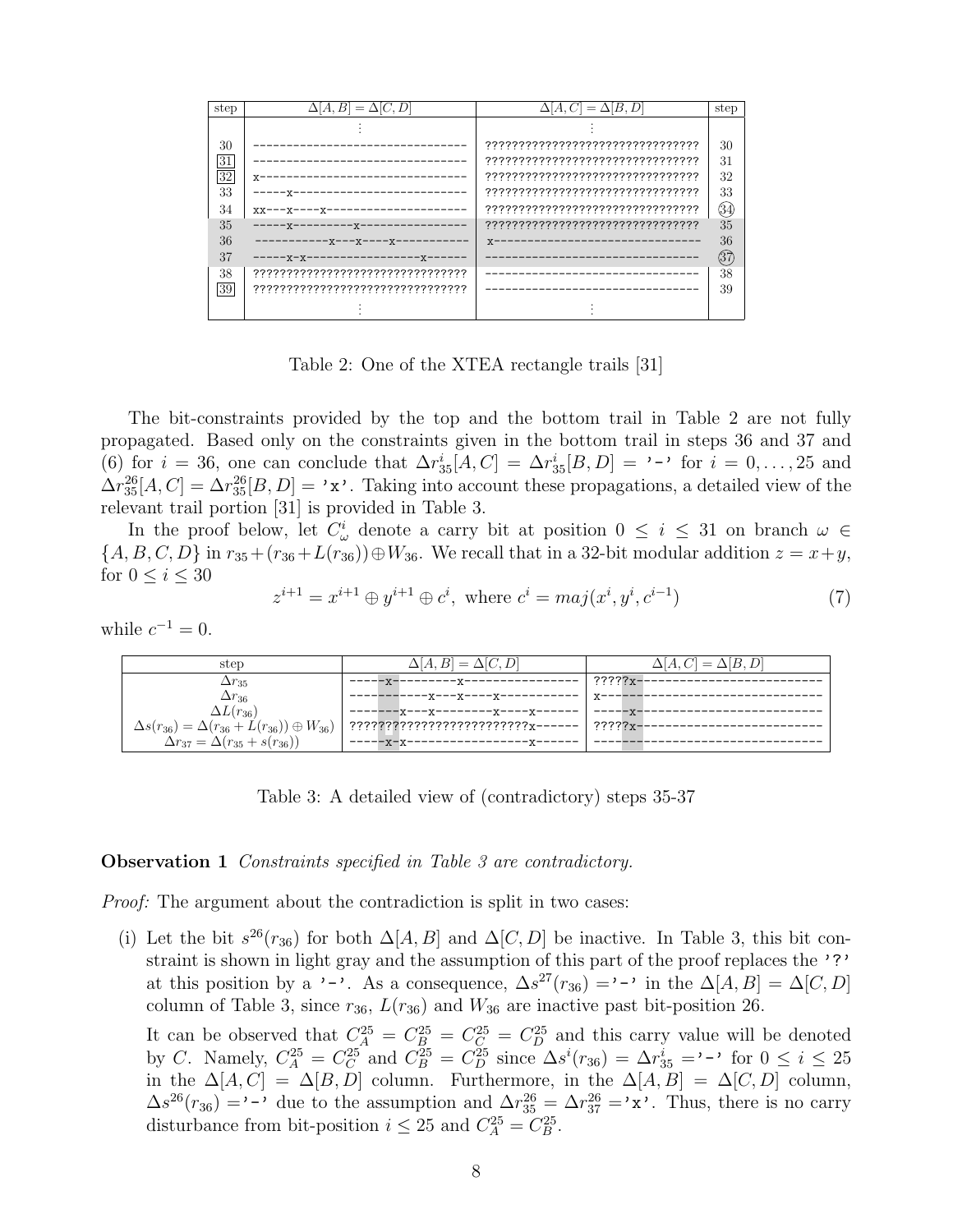We show that both in the case  $C = 0$  and the case  $C = 1$ , a contradiction is reached. According to the assumption of this part of the proof, the bit-value  $s^{26}(r_{36})$  is equal to some fixed  $b \in \{0,1\}$  in both A and B branches. If  $C = 0$ , then  $b = 0$  is a necessary condition, since if  $b = 1$ , the  $\Delta r_{37}^{27}$  constraint would be 'x' and this is not the case. However, since the  $\Delta s^{26}(r_{36})$  is specified as 'x' for  $\Delta[A, C]$  and  $\Delta[B, D]$ , the necessary condition  $b = 0$  cannot be fulfilled in  $\Delta[C, D]$  and therefore this path cannot behave according to the  $\Delta[A, B] = \Delta[C, D]$  column of Table 3. In the case  $C = 1$ , a necessary condition  $b = 1$  is derived and the contradiction argument proceeds analogously.

(ii) Let the negation of the assumption used in (i) hold. In other words, let  $s^{26}(r_{36})$  be active in  $\Delta[A, B]$  or, let the same bit be active in  $\Delta[C, D]$ . This disjunction implies that both bits are active simultaneously, since  $s^{26}(r_{36})$  is active in both  $\Delta[A, C]$  and  $\Delta[B, D]$ . Next, we have that  $s^{25}(r_{36})$  is active in both  $\Delta[A, B]$  and  $\Delta[C, D]$ , since otherwise there would not be a carry difference coming from bit position 25 and causing the two active bits to sum to an active bit in  $r_{37}^{26}$ . Finally, it follows that bits  $r_{37}^{27}$  in  $\Delta[A, B]$  and  $\Delta[C, D]$  are also active. This is true since  $C_A^{26} \neq C_B^{26}$  and  $C_C^{26} \neq C_D^{26}$ . The first of the two equalities is true since both input bits and the output bit at position 26 are active when  $r_{37}$  is calculated. Independently, the second inequality is valid for the same reason on  $\Delta[C, D]$ .

The 'x' constraints on bit positions 25 and 26 in  $\Delta s(r_{36})$  have the same sign (both 'u' or both 'n'), since they are caused by the carry propagation from bit position  $i \leq 24$  in the  $r_{36}$  and  $L(r_{36})$  summation. This is true both in  $\Delta[A, B]$  and  $\Delta[C, D]$ . On the other hand, this cannot hold, since the constraint at bit position 26 in  $\Delta s(r_{36})$  at [A, C] corrupts this sign and thus we have a contradiction.

As already mentioned, we verified that the other top-bottom trail variants [31] are incompatible. It should be noted that all of the trails are induced by a difference at the most significant bit (MSB) positions in the key words. Previously, it was speculated [46] that if the top and the bottom trails start from the same bit position, contradictions are more likely to occur as the trails are likely to involve the same bit-positions. Our analysis confirms this intuition.

In this regard, one can also ask whether there exist any pair of compatible trails such that both top and the bottom trail are due to MSB disturbances in the round span discussed in [31] (31-37). Using URSA, this question can be answered by simply removing all of the trail constraints from the constraint representation and leave only those that enforce the top and the bottom trail expanded key disturbances. It should be noted that the task given to the SAT solver in this case is more difficult, since the solver has to effectively search for valid compatible differential trails. Increasing the number of rounds in the middle may result in impractical SAT solver execution times.

The following discussion is relevant at this point. To provide a lower bound for the probability of the distinguishing property used in the attack, most of the trails used in the previous literature on rectangle or boomerang attacks are *aligned* in the sense that the trails enforced on the opposite faces of the quartet structure the share the same active bit positions. This allows having only two trails to model all four faces in the quartet of primitive execution. However, previously, unaligned trails have also been attributed to add to the overall attack probability [4]. In such a case, the primitive follows four different trails and results in the desired output difference.

We verified whether there exist both aligned and unaligned solutions to the round span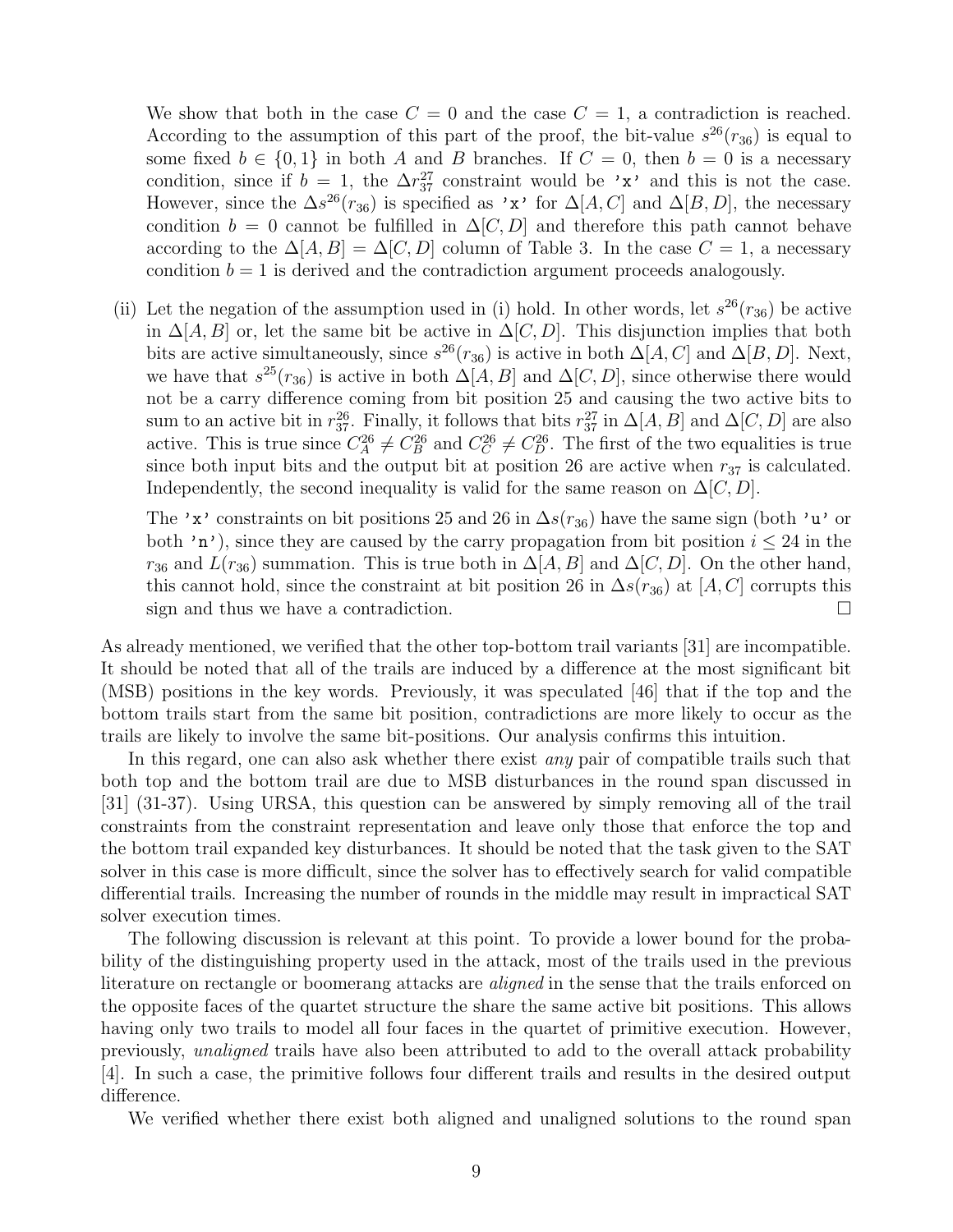discussed in [31]. The SAT solving phase for an aligned solution above took less than 30 minutes running as one process on 8-core 2.67 Ghz Intel i7 CPU before returning a negative answer. In other words, there exists no trails starting from the MSB positions in the 31- 37 round span. However, interestingly enough, if the alignment constraints are removed, the solution does exist. The solution returned by the SAT solver follows four different (unaligned) trails and, as such, is different from the trails studied in the majority of previous literature (for rectangle attacks on block ciphers, see, e.g., [11, 32, 49] and as for boomerang distinguishers on hash functions see, e.g., [7, 8]). As we are not aware of previous examples of unaligned trails in the literature, the extracted trails are presented in Fig. 7 in the Appendix, along with the corresponding plaintext and key values in Fig. 8.

The analysis above shows that contradictions that occur because both top and bottom trails start from the most significant bit may be resolved if one allows unaligned trails. This is relevant in the context of building compression function distinguishers, since having boomerang trails induced by MSB disturbances reduces the complexity of the final phase of the second order collision search [7, 46].

### 3.2 On the incompatibility of SHACAL-1 trails [49, 12]

In 2001, Handschuh and Naccache [16, 17] proposed the SHACAL-1 block cipher and submitted it to the NESSIE (New European Schemes for Signatures, Integrity and Encryption) project [1]. SHACAL-1 is in fact the internal block cipher used within the SHA-1 hash function [43]. When applied in the Davies-Meyer mode, SHACAL-1 represents the SHA-1 compression function. Reduced-step SHACAL-1 was scrutinized both in the single-key and the related-key cryptanalytic models [5, 18, 27, 33]. As for the full-round SHACAL-1, it was shown to be susceptible to a rectangle related-key attack with complexity better than exhaustive search in [12] in 2006.

However, Wang *et al.* [49] found multiple problems in previous attacks on SHACAL-1. In particular, it was observed that the previous attacks [5, 18, 27, 33] do not work due to flaws in the provided differential trails. The trails turn out to be contradictory when regarded as single trails, i.e., independently of the quartet/rectangle context. Problems in these attacks are mostly related to the sign of active bits. In case only XOR differences are considered, these types of problems remain unnoticed [49].

Apart from finding flaws in previous attacks, [49] finds that the related-key rectangle attack [12] remains valid although it works against only a subset of the key space  $(2^{496}$  out of  $2^{512}$ keys). In addition, [49] proposed a new related-key rectangle attack that works for 2<sup>504</sup> out of  $2^{512}$  keys. To the best of our knowledge, these are the best attacks against SHACAL-1.

In this section, we show that the two attacks above are in fact also flawed. Although the trails are non-contradictory when regarded independently, once connected as specified by the rectangle setting, incompatible constraints are placed on the inner state bits. Moreover, below, we point out a particular type of contradiction that is likely to occur in rectangle attacks on ciphers with linear key schedule with good diffusion such as SHACAL-1. To the best of our knowledge, this type of rectangle/boomerang attack contradiction has not been discussed in the previous literature.

Below, a specification of the SHACAL-1 encryption function based on recurrence relations is provided. To encrypt, the 160-bit plaintext and the 512-bit key are copied to  $(r_0, r_{-1}, r_{-2}, r_{-3}, r_{-4})$ and  $(W_0, W_1, \ldots W_{15})$ , respectively. The block cipher key is expanded according to the SHA-1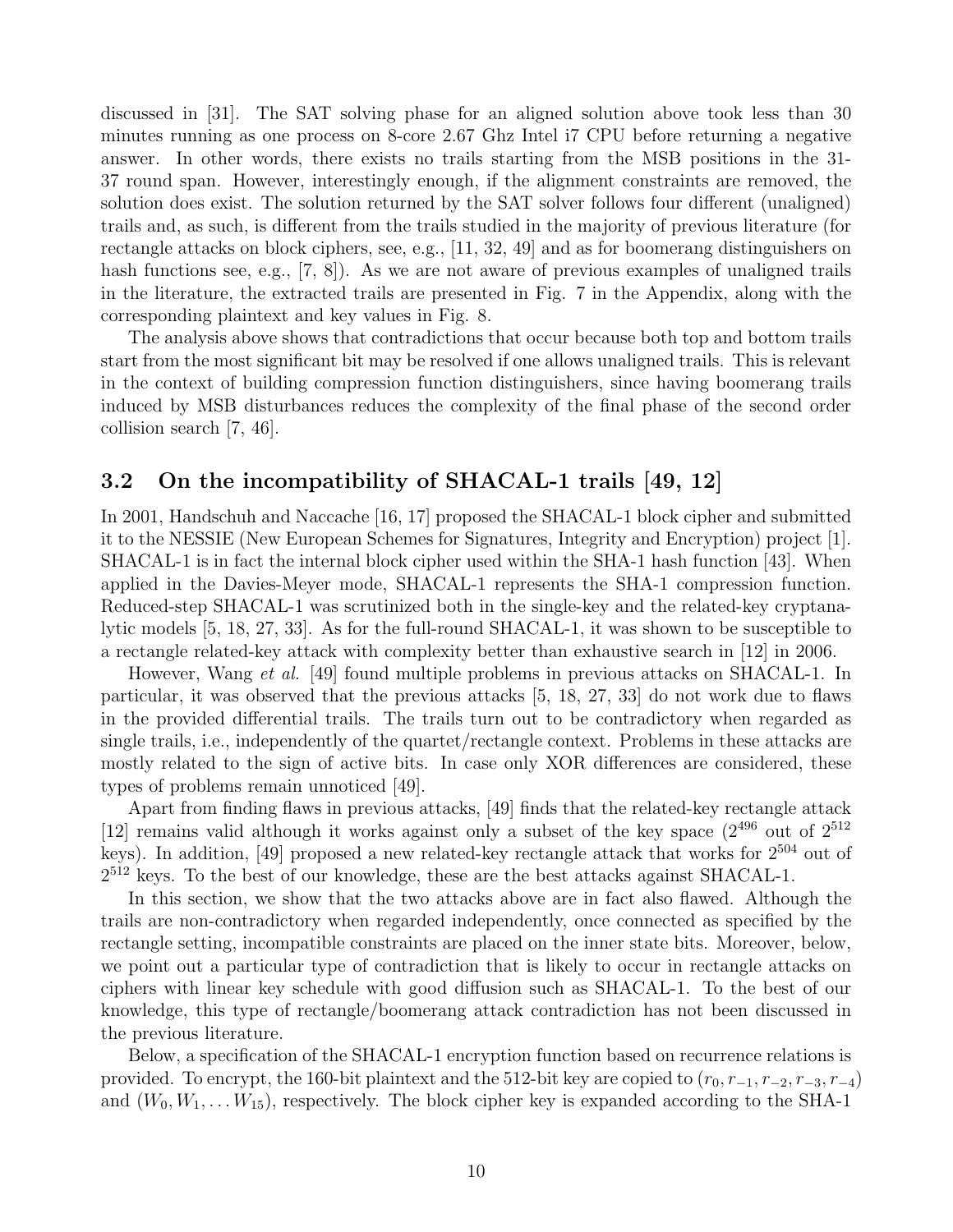

Figure 3: Two equivalent representations of the SHA-1 state update step

message expansion

$$
W_i = (W_{i-3} \oplus W_{i-8} \oplus W_{i-14} \oplus W_{i-16}) \lll 1
$$

for  $i = 16, \ldots 79$ . Next, 80 iterations of the function schematically represented in Fig. 3 are applied. Explicitly, for  $i = 0, \ldots 79$ , we have

$$
r_{i+1} = r_{i-4} \lll \rho_{30}^i + K_i + f_i(r_{i-1}, r_{i-2} \lll \rho_{30}^i, r_{i-3} \lll \rho_{30}^i) + W_i + r_i \lll \rho_5^i
$$

where  $K_i$  are the round constants,  $\rho_{30}^i = 30$  and  $\rho_5^i = 5$  for  $4 \le i \le 79$  and for  $0 \le i \le 3$ , the rotational constants are properly adjusted. The bit-wise logical functions are defined as:

$$
f(x,y,z) = \begin{cases} IF(x,y,z) = (x \wedge y) \vee (\neg x \wedge z) & 0 \leq i \leq 19\\ XOR(x,y,z) = x \oplus y \oplus z & 20 \leq i \leq 39 \text{ or } 60 \leq i \leq 79\\ MAJ(x,y,z) = (x \wedge y) \vee (x \wedge z) \vee (y \wedge z) & 40 \leq i \leq 59 \end{cases}
$$

The SHACAL-1 ciphertext is defined to be  $(r_{80}, r_{79}, r_{78}, r_{77}, r_{76})$ .

In Table 4, contradictory portions of the SHACAL-1 trails are given (extracted from Tables 7 and 8 in [49]).

| step | $\Delta[A, B] = \Delta[\overline{C, D}]$ | $\Delta W[A, B] = \Delta W[C, D]$ | $\Delta[A, C] = \Delta[\overline{B, D}]$ | $\Delta W[A, C] = \Delta W[B, D]$  |
|------|------------------------------------------|-----------------------------------|------------------------------------------|------------------------------------|
| -29  |                                          |                                   |                                          |                                    |
| -30  |                                          |                                   | - - -                                    |                                    |
| -31  |                                          |                                   |                                          |                                    |
| -32  |                                          |                                   |                                          | ---------------------------------- |
| -33  |                                          |                                   |                                          |                                    |
| 34   | ????????????????????????????????         |                                   |                                          |                                    |

Table 4: Incompatible SHACAL-1 trails [49]

#### **Observation 2** Constraints specified in Table 4 are contradictory.

*Proof:* As shown by gray bits in the third column of Table 4, only one input bit to  $f_{33}$  for  $[A, C]$  is active. Since  $f_{33}$  is in fact the XOR function, the output  $f_{33}$  bit at this position is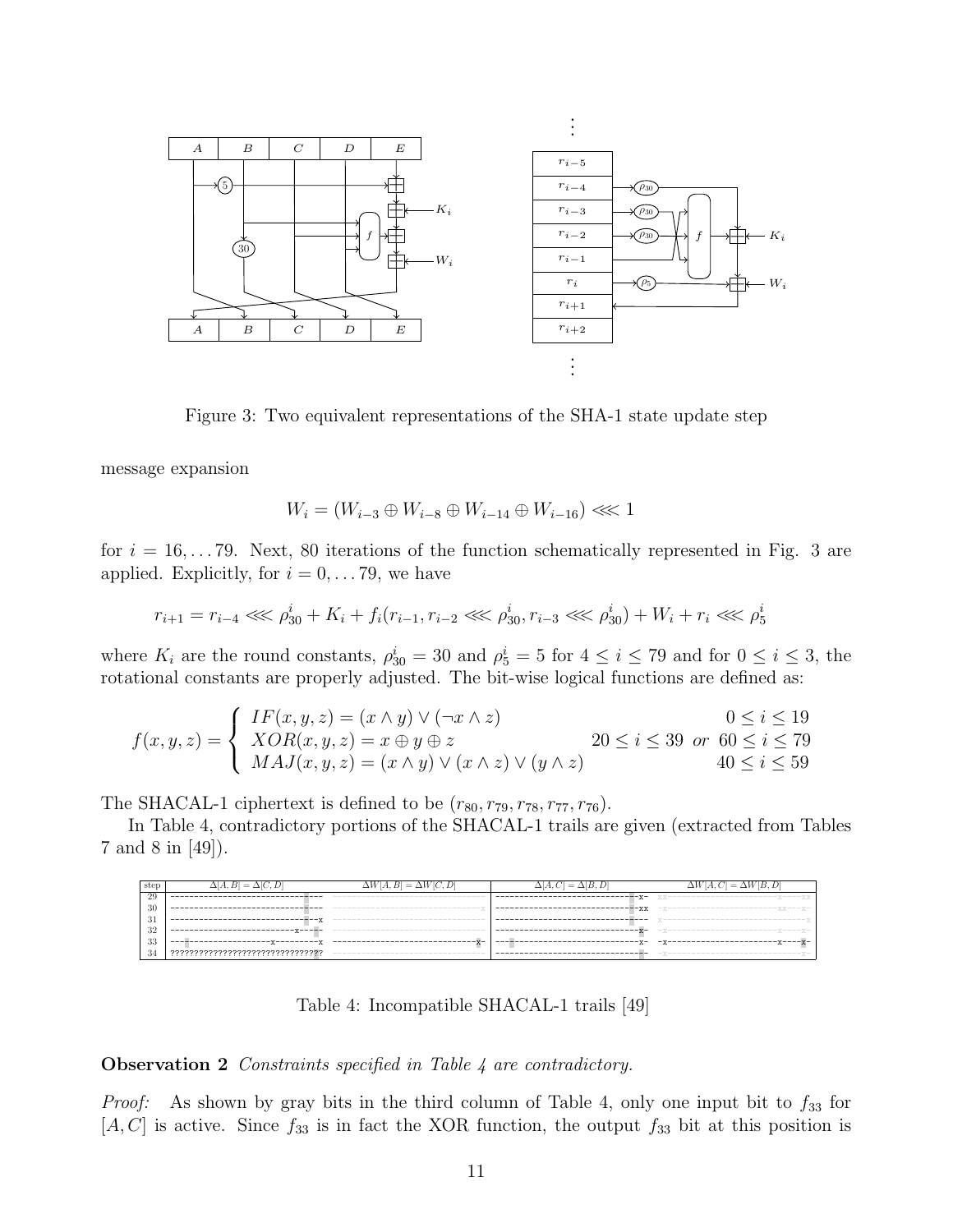active as well. The  $\Delta W_{33}^1[A, C] = 'x'$  constraint cancels out this active bit since no bits are active in  $\Delta r_{34}[A, C]$ . This is possible only if the corresponding  $f_{33}$  output bit and  $\Delta W_{33}^1[A, C]$ have opposite signs. The same should hold for  $[B, D]$  and this yields a contradiction since  $\Delta W_{33}^1[A, B] = \Delta W_{33}^1[C, D] = 'x'.$ 

As for the rectangle trails used in [12], we analyze the constraints in steps 57-63 in detail and show that these steps contain a contradiction. It should be noted that the top trail and the bottom trail for this attack cover steps 0-34 and 34-69, respectively. The contradictions are likely to occur in the region where both top and the bottom trails are specified, i.e., where the bottom and the top trails meet [42, 30, 46]. However, in this case, due to the message expansion linearity, the contradiction occurs in the late steps of the bottom trail as well.

In Table 5, trails for steps 57-63 are presented (Tables 2 and 3 in [12]). As can be observed, the  $\Delta[A, B] = \Delta[C, D]$  column contains only '?' constraints since the top trail in late steps 57-63 is unspecified, as expected in the rectangle attack setting. However, since the message expansion in SHACAL-1 is linear, the  $\Delta W[A, B] = \Delta W[C, D]$  is fully specified by the message expansion. The observation below shows that the linearly expanded constraints in the  $\Delta W[A, B] = \Delta W[C, D]$  column do not allow the  $\Delta[A, C] = \Delta[B, D]$  column to be satisfied.

| step | $\Delta[A, B] = \Delta[C, D]$     | $\Delta W[A, B] = \Delta W[C, D]$                                                                                 | $\Delta[A, C] = \Delta[B, D]$ | $\Delta W[A, C] = \Delta W[B, D]$ |
|------|-----------------------------------|-------------------------------------------------------------------------------------------------------------------|-------------------------------|-----------------------------------|
| -57  | ????????????????????????????????? |                                                                                                                   |                               |                                   |
|      | ????????????????????????????????? |                                                                                                                   |                               |                                   |
| 59   | ????????????????????????????????? |                                                                                                                   |                               |                                   |
| -60  | ????????????????????????????????? | ------------------------------<br>$\begin{array}{c} \Delta \Delta \Delta \Delta \Delta \Delta \Delta \end{array}$ |                               |                                   |
| -61  | ????????????????????????????????? | --xx--xx-x-xxxx--                                                                                                 |                               |                                   |
| -62  | ????????????????????????????????? | --x-xxxx---xx-x--                                                                                                 |                               |                                   |
| -62  | ????????????????????????????????  | --------y----y--yyy-y-yyyy-                                                                                       |                               |                                   |

Table 5: Incompatible SHACAL-1 trails [12]

#### **Observation 3** Constraints specified in Table 5 are contradictory.

*Proof:* According to Table 5,  $\Delta W_{61}^2[A, C] = 'x'$ . The sign of this constraint is equal to that of  $\Delta r_{62}^2[A, C] = 'x'$ , since all other input bits in the step 62 modular addition are inactive. The sign of  $\Delta r_{62}^2$  [A, C] = 'x' is opposite to the sign of  $\Delta W_{62}^7[A,C]$  since these two constraints cancel out in step 63. Therefore, the sign of  $\Delta W_{62}^7[A, C]$  is opposite to the sign of  $\Delta W_{61}^2[A, C]$ . The same holds for the  $[B, D]$  face of the quartet. This yields a contradiction since  $\Delta W_{61}^2[A, B] =$  $W_{61}^2[C, D] = 'x'$  and  $\Delta W_{62}^7[A, B] = W_{62}^7[C, D] = '-''.$ 

It follows that constraints in steps even outside the switch region should be carefully verified for primitives with linear message expansions, such as SHA-1, SHACAL-1 and SM3.

### 3.3 On the incompatibility of SM3 trails [2, 3]

The SM3 hash function [19] is a cryptographic hashing standard in China adopted for use within the Trusted Computing framework in 2007 by the Chinese National Cryptographic Administration Bureau. It was designed by Xiaoyun Wang *et al.* and its design resembles the design of SHA-2 but includes additional fortifying features such as feeding two message-derived words into each step, as opposed to only one in the case of SHA-2.

SM3 is a Merkle-Damgård construction that processes 512-bit input message blocks and returns a 256-bit hash value. Since the attacks that we analyze below are attacks on the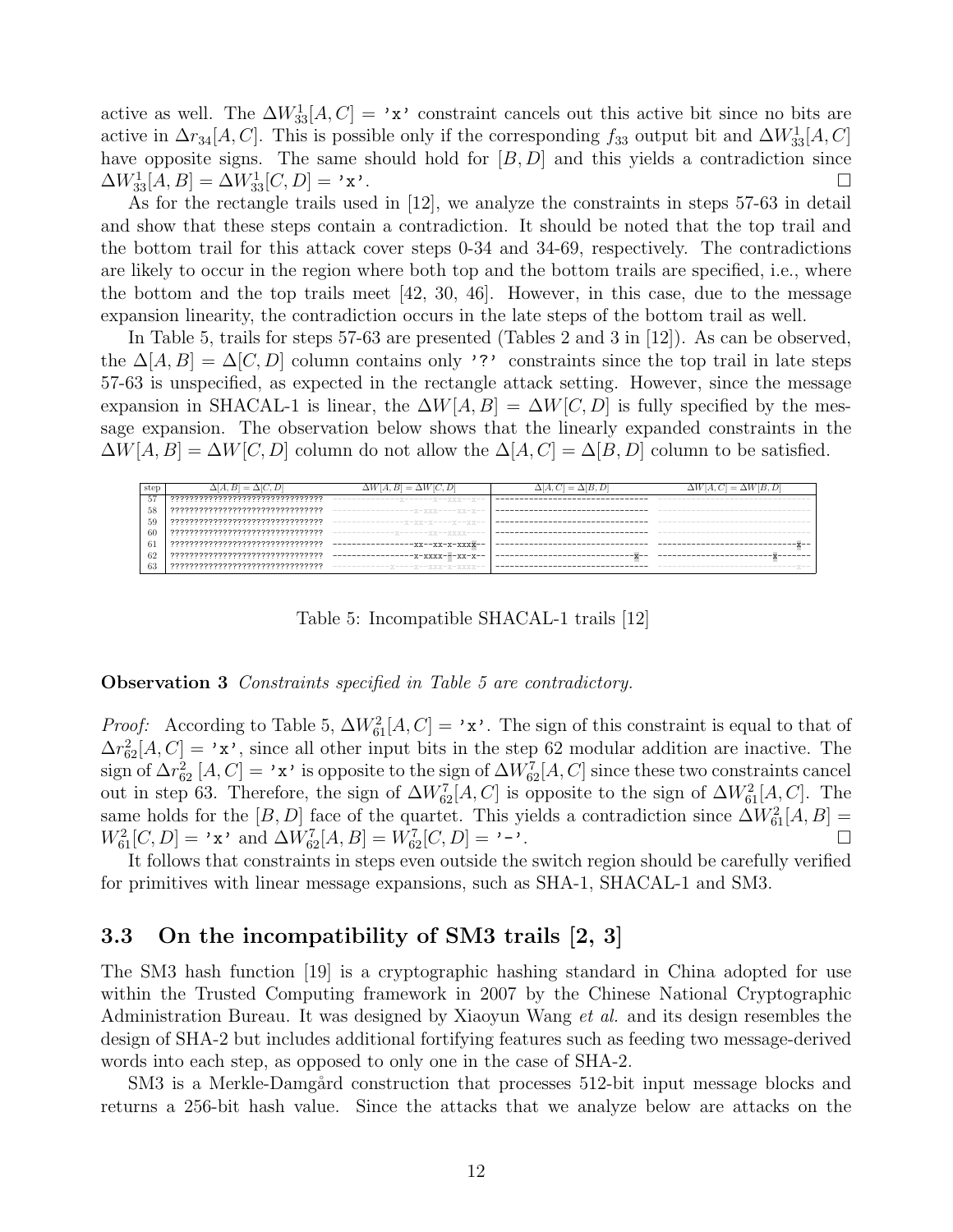

Figure 4: The SM3 state update step

compression function, the specification of compression function is provided below. For more details, the reader is referred to [19].

Let the  $P_0$  and  $P_1$  functions, both operating on 32-bit words, be defined by:

$$
P_0(X) = X \oplus (X \lll 9) \oplus (X \lll 17) P_1(X) = X \oplus (X \lll 15) \oplus (X \lll 23).
$$

The message block to be hashed is first represented as 16 32-bit words  $M_0, \ldots, M_{15}$ . Then, it is expanded to 68 32-bit words by letting  $W_i = M_i$  for  $0 \leq i < 16$  and

$$
W_i = P_1(W_{j-16} \oplus W_{j-9} \oplus (W_{j-3} \lll 15)) \oplus (W_{j-13} \lll 7) \oplus W_{j-6}
$$
\n(8)

for  $16 \leq i < 68$ . We provide the specification of the step function using recurrence relations, similarly to the one used in [37]. The pre-fixed IV [19] is copied to  $(l_0, l_{-1}, l_{-2}, l_{-3}, r_0, r_{-1}, r_{-2}, r_{-3})$ and the chaining values are computed over 64 steps as follows:

$$
l_{i+1} = FF_i(l_i, l_{i-1}, l_{t-2} \lll \rho_9) + l_{i-3} \lll \rho_9 + W_i \oplus W_{i+4} + SS1_i \oplus (l_i \lll 12)
$$
  

$$
r_{i+1} = P_0(GG_i(r_i, r_{i-1}, r_{i-2} \lll \rho_{19}) + r_{i-3} \lll \rho_{19} + W_i + SS1_i)
$$

where  $SS1_i = (l_i \lll 12 + r_i + T_i) \lll 7$ . The functions  $FF_i$  and  $GG_i$  are defined by

$$
FF_i(X, Y, Z) = \begin{cases} X \oplus Y \oplus Z, & 0 \le i \le 15 \\ (X \wedge Y) \vee (Y \wedge Z) \vee (X \wedge Z) & 16 \le i < 64 \end{cases}
$$
  

$$
GG_i(X, Y, Z) = \begin{cases} X \oplus Y \oplus Z, & 0 \le i \le 15 \\ (X \wedge Y) \vee (\neg X \wedge Z) & 16 \le i < 64 \end{cases}
$$

The round constants are  $T_i = 0x79cc4519 \ll i$  for  $i \in \{0, \ldots, 15\}$  and  $T_i = 0x7a879d8a \ll i$ , for  $i \in \{16,\ldots,63\}$ . As for the rotation constants,  $\rho_9^i = 9$  and  $\rho_{19}^i = 19$  for  $2 \le i \le 63$  and for  $0 \leq i \leq 2$ , the rotational constants are properly adjusted.

Previous analysis of the reduced-step SM3 hash function includes preimage attacks [55, 50], collision attacks [37] and boomerang distinguishing attacks [28, 2, 3]. To the best of our knowledge, the highest number of steps is reached in [2], where an example of a boomerang quartet is provided for the 35-step reduced SM3 and attacks against 36, 37 and 38 step-reduced SM3 with complexities  $2^{73.4}$ ,  $2^{94}$  and  $2^{192}$  are provided.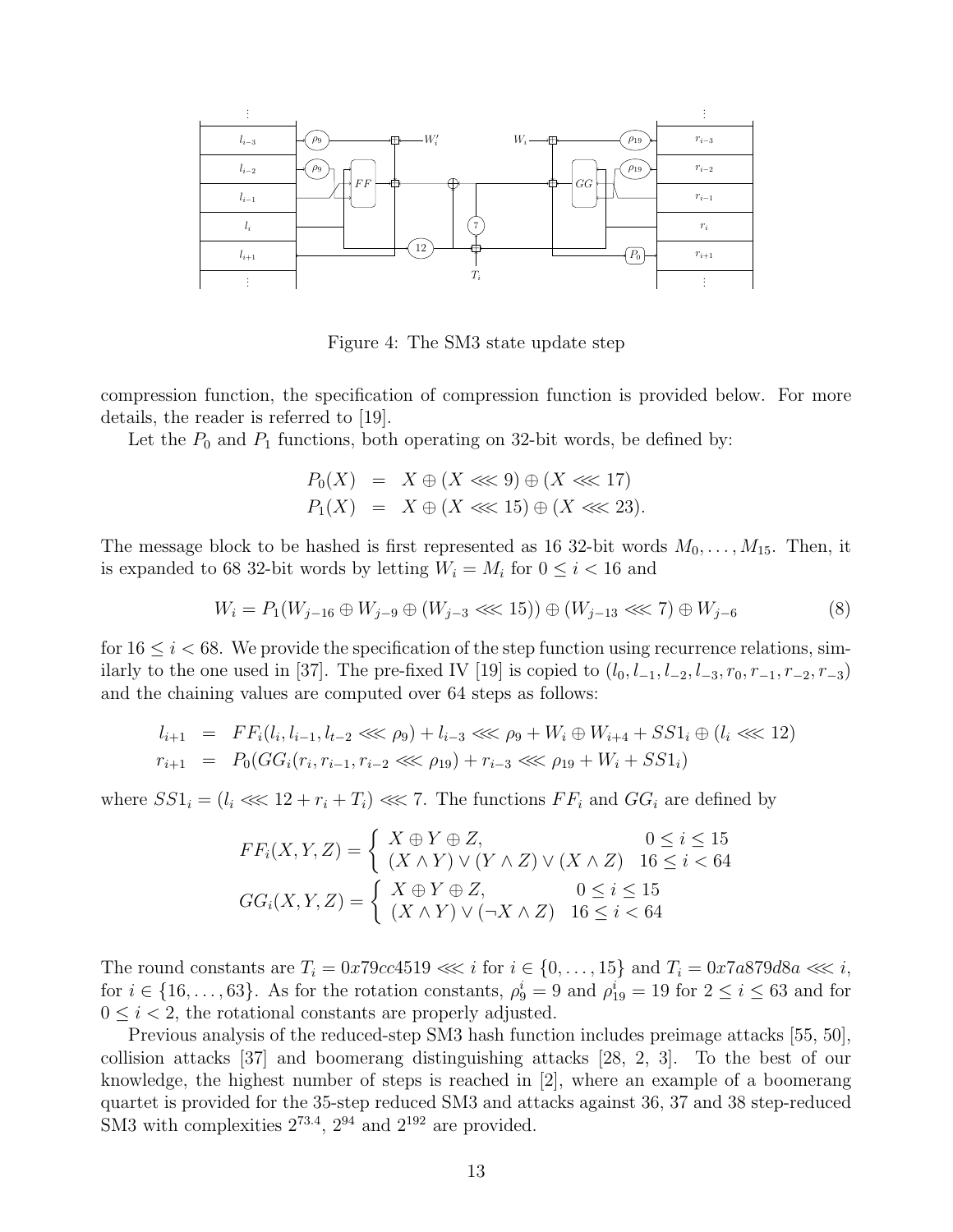| step | $\Delta W'[A, B] = \Delta W'[C, D]$ | $\Delta W[A, B] = \Delta W[C, D]$     | $\Delta W'[A,C] = \Delta W'[B,D]$ | $\Delta W[A, C] = \Delta W[B, D]$ |
|------|-------------------------------------|---------------------------------------|-----------------------------------|-----------------------------------|
| 15   |                                     |                                       |                                   |                                   |
| 16   |                                     |                                       | -X-XX---X-X-X------XXX-------X--- | ----------------------            |
|      |                                     |                                       |                                   |                                   |
| 18   | -x-x-                               |                                       |                                   |                                   |
|      | ----------------------------------  | ------------------------------------- | ---------------------<br>----     |                                   |
|      | 4. B] $= \Delta l[C, I]$            | $B = \Delta r$                        | $=$ $\triangle$ <i>IIR D</i>      | $C = \Delta r [B]$                |
|      |                                     |                                       |                                   |                                   |
|      |                                     |                                       | -xx-<br>----------                | ---x-x------xx-x-----x            |
|      | --xx-                               | -xx-----x-x-<br>-----xx-              | $-xx---$<br>--xx---xx-x----x-x    | --x-x--x--x-                      |
| 18   |                                     | -xxx-xx---xxx--xxx--xx-xxxx--xx-      |                                   |                                   |
|      |                                     |                                       |                                   |                                   |

Table 6: Incompatible SM3 boomerang trails [3]

Below, we show that the 37 and 38-step distinguishers [3] are based on incompatible differentials. In Table 6, the incompatible portion of the trails is presented (based on Tables 6 and 7 in [3]). The fact that the message expansion in SM3 is linear allows extracting all the message bit-constraints. In the top part of the table, the message constraints both for  $W_i' = W_i \oplus W_{i+4}$ and  $W_i$  for  $i = 15, \ldots 19$  are provided and in the bottom part the chaining values constraints are given. The bits relevant for the analysis are shaded in gray.

**Observation 4** Constraints specified in Table 6 are contradictory.

Proof: Recall that

$$
l_{19} = FF_{18}(l_{18}, l_{17}, l_{16} \lll 9) + l_{15} \lll 9 + W'_{18} + SS1_{18} \oplus (l_{18} \lll 12) \tag{9}
$$

where  $SS1_{18} = (l_{18} \ll 12 + r_{18} + T_{18}) \ll 7$ . Since according to Table 6,  $\Delta W'_{18}[A, C]$ ,  $\Delta l_{18}[A, C], \Delta r_{18}[A, C]$  and  $\Delta l_{15}[A, C]$  contain no active bits and the same is true for  $\Delta l_{19}[A, C]$ , we have that  $\Delta FF_{18}(l_{18}, l_{17}, l_{16} \ll 9)[A, C]$  cannot have any active bits either. The same statement holds for  $\Delta FF_{18}(l_{18}, l_{17}, l_{16} \lll 9)[B, D].$ 

Consider the  $FF_{18}$  input bits for bit-position 10 in the modular addition (9). The  $FF_{18}$ input bit-constraints participating at this position are shaded in gray in Table 6. As can be observed, one of the input bits is active and, as established above, the function output bit is inactive. Since  $FF_{18}$  is the majority logical function MAJ, it follows that  $l_{18}^{10} = l_{16}^{1}$  in both branches A and C. Again, the same statement holds for branches  $B$  and  $D$ . However, this is impossible since  $\Delta l_{18}^{10}[A, B] = l_{18}^{10}[C, D] = 'x'$  and this is the only active input bit to  $FF_{18}$  at branches  $[A, B]$  and  $[C, D]$ . This shows that the constraints are incompatible.

It is interesting to note that adding more freedom to the constraint set by removing the  $\Delta l_{15}[A, C]$  and  $\Delta l_{15}[B, D]$  constraints does not remove the contradiction.

## 4 Conclusion

The analysis provided in this paper shows that constructing rectangle or boomerang attacks should always be accompanied by formal verification of trails, since otherwise, there is little assurance that the trails are in fact compatible. Formal verification of trails should be performed whenever it is not possible to execute the attack in practice. An easy to use verification approach based on the URSA system was proposed.

Based on our analysis, the previous rectangle and boomerang attacks reaching the highest number of rounds against XTEA, SHACAL-1 and SM3 are shown to be based on incompatible differential trails. In addition, we pointed out a type of contradiction that is likely to occur in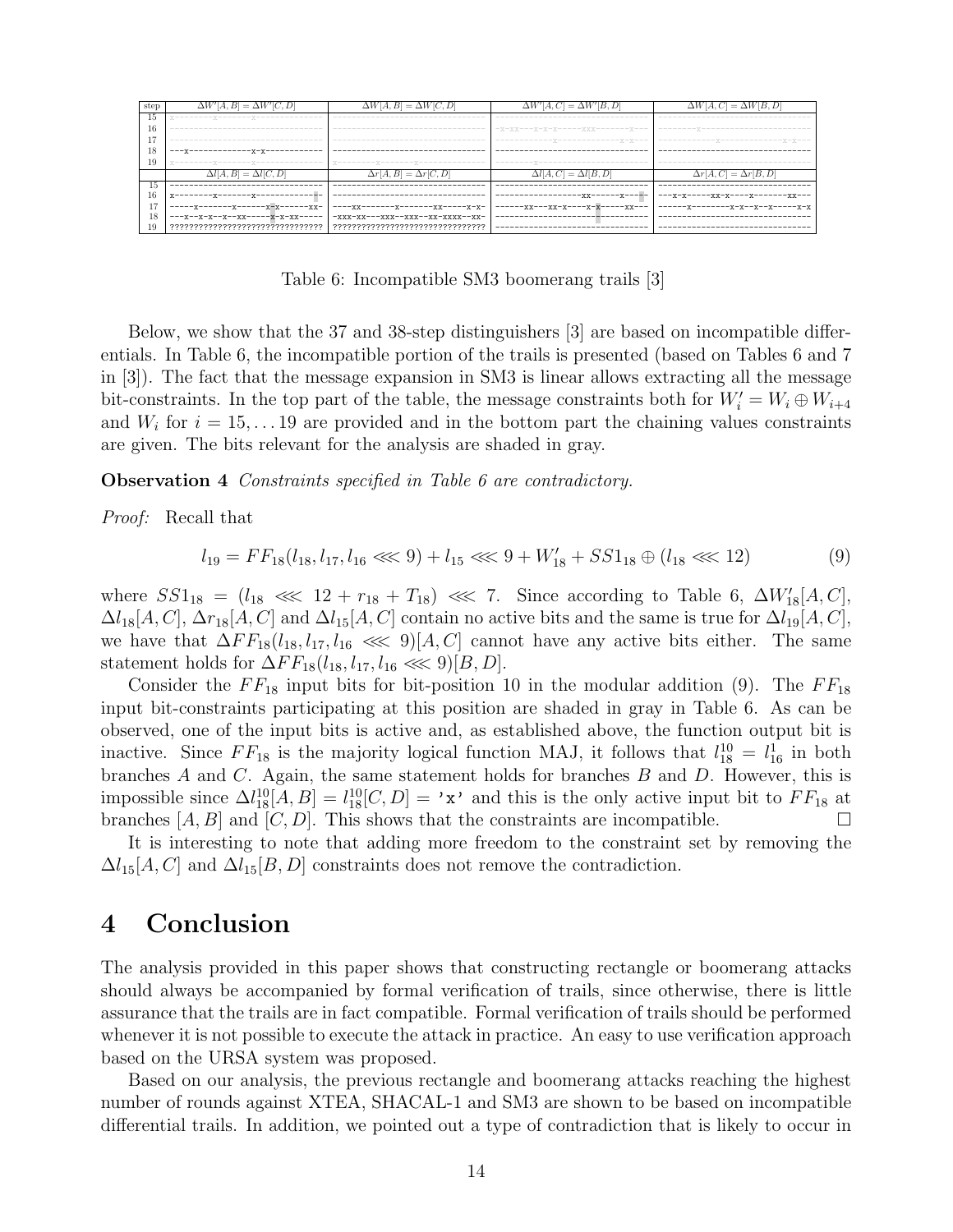primitives with fast-diffusion linear message expansions such as SHA/SHACAL-1. This type of contradictions have not been emphasized in previous literature. Finally, in the context of the XTEA block cipher, we provided examples of unaligned boomerang trails that contribute to the overall rectangle attack probability and are relevant in the area of boomerang distinguishers on hash functions.

## References

- [1] NESSIE New European Schemes for Signatures, Integrity and Encryption. https://www.cosic.esat.kuleuven.be/nessie/.
- [2] Bai, D., Yu, H., Wang, G., and Wang, X. Improved Boomerang Attacks on Round-Reduced SM3 and BLAKE-256. Cryptology ePrint Archive, Report 2013/852, http://eprint.iacr.org/.
- [3] Bai, D., Yu, H., Wang, G., and Wang, X. Improved Boomerang Attacks on SM3. In ACISP (2013), C. Boyd and L. Simpson, Eds., vol. 7959 of Lecture Notes in Computer Science, Springer, pp. 251–266.
- [4] Biham, E., Dunkelman, O., and Keller, N. The Rectangle Attack Rectangling the Serpent. In EUROCRYPT (2001), B. Pfitzmann, Ed., vol. 2045 of Lecture Notes in Computer Science, Springer, pp. 340–357.
- [5] Biham, E., Dunkelman, O., and Keller, N. Rectangle attacks on 49-round SHACAL-1. In *FSE* (2003), pp. 22–35.
- [6] Biham, E., and Shamir, A. Differential cryptanalysis of DES-like cryptosystems. In CRYPTO (1990), A. Menezes and S. A. Vanstone, Eds., vol. 537 of Lecture Notes in Computer Science, Springer, pp. 2–21.
- [7] BIRYUKOV, A., LAMBERGER, M., MENDEL, F., AND NIKOLIĆ, I. Second-order differential collisions for reduced SHA-256. In ASIACRYPT (2011), D. H. Lee and X. Wang, Eds., vol. 7073 of Lecture Notes in Computer Science, Springer, pp. 270–287.
- [8] BIRYUKOV, A., NIKOLIĆ, I., AND ROY, A. Boomerang Attacks on BLAKE-32. In  $FSE$  $(2011)$ , A. Joux, Ed., vol. 6733 of *Lecture Notes in Computer Science*, Springer, pp. 218– 237.
- [9] CANNIÈRE, C. D., AND RECHBERGER, C. Finding SHA-1 characteristics: General results and applications. In ASIACRYPT (2006), X. Lai and K. Chen, Eds., vol. 4284 of Lecture Notes in Computer Science, Springer, pp. 1–20.
- [10] Chen, J., and Jia, K. Improved related-key boomerang attacks on round-reduced Threefish-512. In ISPEC (2010), J. Kwak, R. H. Deng, Y. Won, and G. Wang, Eds., vol. 6047 of Lecture Notes in Computer Science, Springer, pp. 1–18.
- [11] Dunkelman, O., Fleischmann, E., Gorski, M., and Lucks, S. Related-key rectangle attack of the full HAS-160 encryption mode. In INDOCRYPT (2009), B. K. Roy and N. Sendrier, Eds., vol. 5922 of Lecture Notes in Computer Science, Springer, pp. 157–168.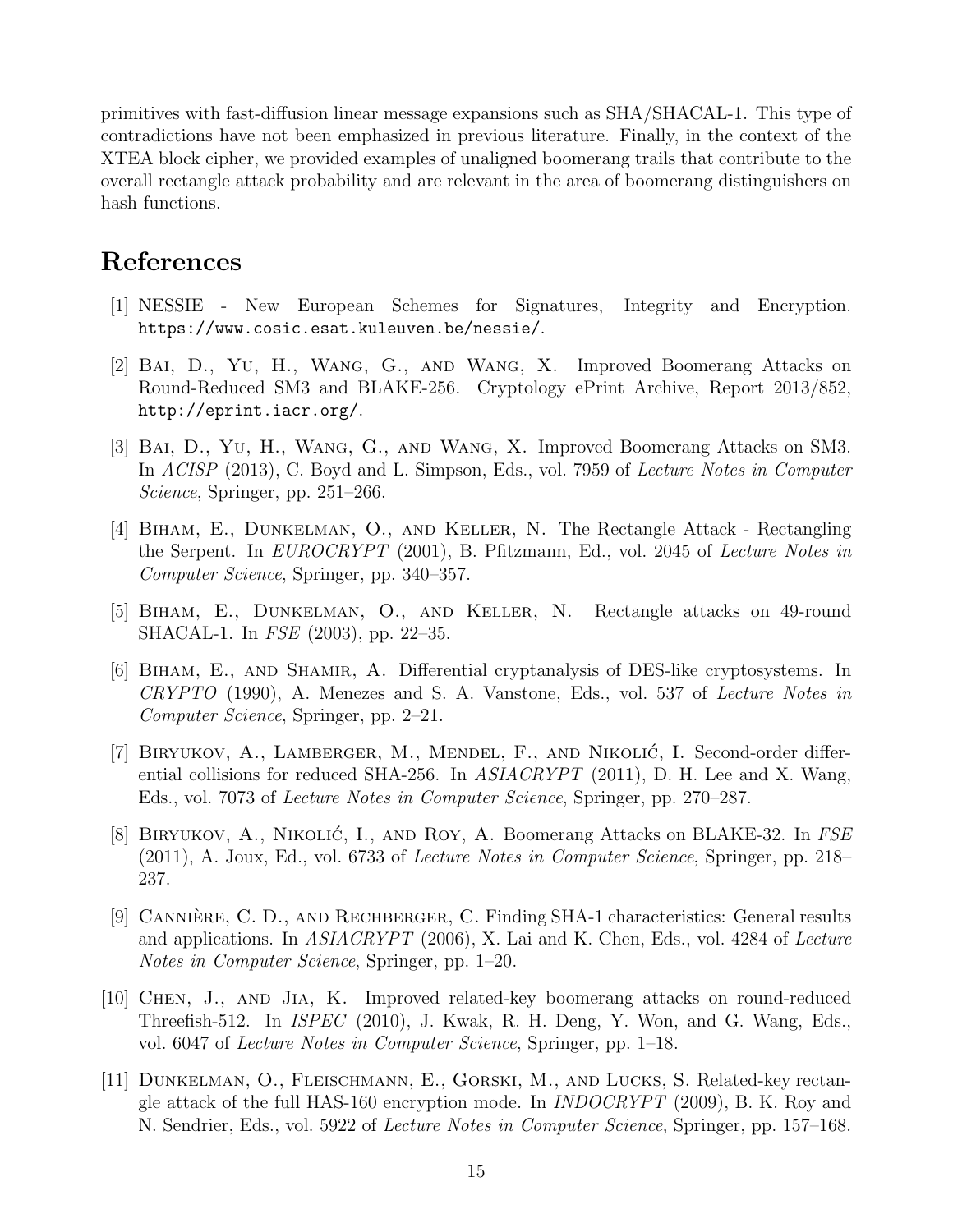- [12] Dunkelman, O., Keller, N., and Kim, J. Related-Key Rectangle Attack on the Full SHACAL-1. In Selected Areas in Cryptography (2006), E. Biham and A. M. Youssef, Eds., vol. 4356 of Lecture Notes in Computer Science, Springer, pp. 28–44.
- [13] EIBACH, T., PILZ, E., AND VÖLKEL, G. Attacking Bivium using SAT solvers. In Theory and Applications of Satisfiability Testing–SAT 2008. Springer, 2008, pp. 63–76.
- [14] Ganesh, V., Govostes, R., Phang, K., Soos, M., and Schwartz, E. STP A Simple Theorem Prover (2006-2013). http://stp.githubio/stp.
- [15] GONG, G., AND GOLOMB, S. W. Transform domain analysis of DES. IEEE Transactions on Information Theory 45, 6 (1999), 2065–2073.
- [16] HANDSCHUH, H., KNUDSEN, L. R., AND ROBSHAW, M. J. B. Analysis of SHA-1 in encryption mode. In CT-RSA (2001), D. Naccache, Ed., vol. 2020 of Lecture Notes in Computer Science, Springer, pp. 70–83.
- [17] Handschuh, H., and Naccache, D. SHACAL. NESSIE, 2001.
- [18] Hong, S., Kim, J., Lee, S., and Preneel, B. Related-key rectangle attacks on reduced versions of SHACAL-1 and AES-192. In  $FSE$  (2005), pp. 368–383.
- [19] Internet Engineering Task Force. RFC: SM3 hash function, October, 2011. tools.ietf.org/html/shen-sm3-hash-00.
- [20] JANICIC, P. Uniform reduction to SAT. Logical Methods in Computer Science 8, 3 (2010).
- [21] JOVANOVIĆ, D., AND JANIČIĆ, P. Logical analysis of hash functions. In Frontiers of combining systems. Springer, 2005, pp. 200–215.
- [22] JOVANOVIC, P., NEVES, S., AND AUMASSON, J.-P. Analysis of NORX. *IACR Cryptology* ePrint Archive 2014 (2014), 317.
- [23] KAMAL, A. A., AND YOUSSEF, A. M. Applications of sat solvers to AES key recovery from decayed key schedule images. In Emerging Security Information Systems and Technologies (SECURWARE), 2010 Fourth International Conference on (2010), IEEE, pp. 216–220.
- [24] KELSEY, J., KOHNO, T., AND SCHNEIER, B. Amplified boomerang attacks against reduced-round MARS and Serpent. In FSE (2000), B. Schneier, Ed., vol. 1978 of Lecture Notes in Computer Science, Springer, pp. 75–93.
- [25] Khovratovich, D. Methods of Symmetric Key Cryptanalysis, 2011, available online: http://research.microsoft.com/pubs/151070/state.pdf .
- [26] Kim, J., Hong, S., Preneel, B., Biham, E., Dunkelman, O., and Keller, N. Related-key boomerang and rectangle attacks: theory and experimental analysis. Information Theory, IEEE Transactions on 58, 7 (2012), 4948–4966.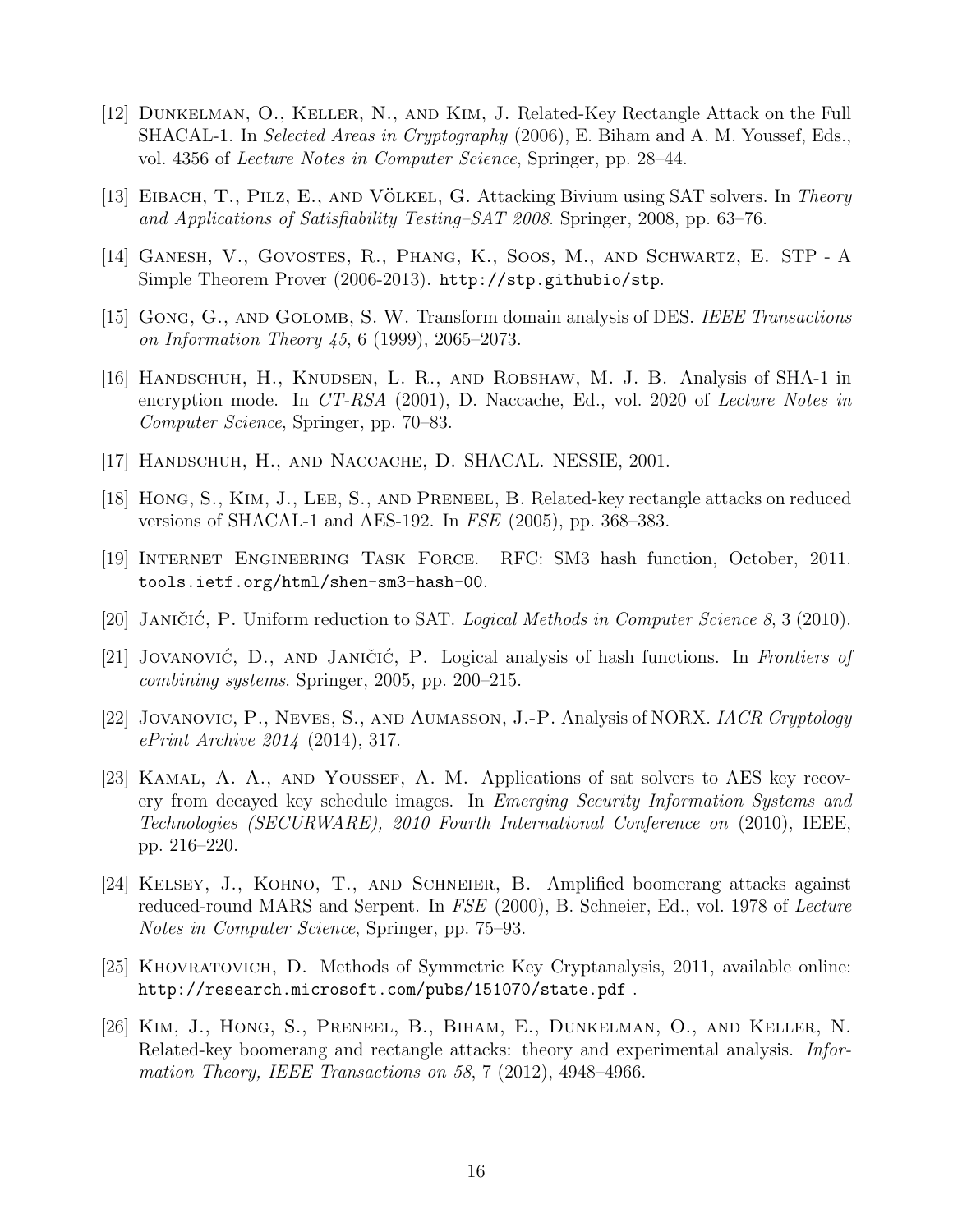- [27] Kim, J., Kim, G., Hong, S., Lee, S., and Hong, D. The related-key rectangle attack application to SHACAL-1. In ACISP (2004), H. Wang, J. Pieprzyk, and V. Varadharajan, Eds., vol. 3108 of Lecture Notes in Computer Science, Springer, pp. 123–136.
- [28] Kircanski, A., Shen, Y., Wang, G., and Youssef, A. M. Boomerang and sliderotational analysis of the SM3 hash function. In Selected Areas in Cryptography (2012), L. R. Knudsen and H. Wu, Eds., vol. 7707 of Lecture Notes in Computer Science, Springer, pp. 304–320.
- [29] KNUDSEN, L. R., AND ROBSHAW, M. The Block Cipher Companion. Information Security and Cryptography. Springer, 2011.
- [30] Leurent, G. Analysis of differential attacks in ARX constructions. In ASIACRYPT (2012), X. Wang and K. Sako, Eds., vol. 7658 of Lecture Notes in Computer Science, Springer, pp. 226–243.
- [31] Lu, J. Related-key rectangle attack on 36 rounds of the XTEA block cipher. Int. J. Inf. *Sec.* 8, 1 (2009), 1–11.
- [32] Lu, J., and Kim, J. Attacking 44 Rounds of the SHACAL-2 Block Cipher Using Related-Key Rectangle Cryptanalysis. IEICE Transactions 91-A, 9 (2008), 2588–2596.
- [33] Lu, J., KIM, J., KELLER, N., AND DUNKELMAN, O. Differential and rectangle attacks on reduced-round SHACAL-1. In INDOCRYPT (2006), R. Barua and T. Lange, Eds., vol. 4329 of *Lecture Notes in Computer Science*, Springer, pp. 17–31.
- [34] Lu, J., Kim, J., Keller, N., and Dunkelman, O. Related-key rectangle attack on 42-round SHACAL-2. In ISC (2006), S. K. Katsikas, J. Lopez, M. Backes, S. Gritzalis, and B. Preneel, Eds., vol. 4176 of Lecture Notes in Computer Science, Springer, pp. 85–100.
- [35] MASSACCI, F., AND MARRARO, L. Logical cryptanalysis as a SAT problem. *Journal of* Automated Reasoning 24, 1-2 (2000), 165–203.
- [36] MENDEL, F., NAD, T., AND SCHLAFFER, M. Finding SHA-2 characteristics: Searching through a minefield of contradictions. In ASIACRYPT (2011), D. H. Lee and X. Wang, Eds., vol. 7073 of Lecture Notes in Computer Science, Springer, pp. 288–307.
- [37] MENDEL, F., NAD, T., AND SCHLAFFER, M. Finding collisions for round-reduced SM3. In CT-RSA (2013), E. Dawson, Ed., vol. 7779 of Lecture Notes in Computer Science, Springer, pp. 174–188.
- [38] MENDEL, F., NAD, T., AND SCHLÄFFER, M. Improving Local Collisions: New Attacks on Reduced SHA-256. In EUROCRYPT (2013), T. Johansson and P. Q. Nguyen, Eds., vol. 7881 of Lecture Notes in Computer Science, Springer, pp. 262–278.
- [39] Mironov, I., and Zhang, L. Applications of SAT solvers to cryptanalysis of hash functions. In *SAT* (2006), A. Biere and C. P. Gomes, Eds., vol. 4121 of Lecture Notes in Computer Science, Springer, pp. 102–115.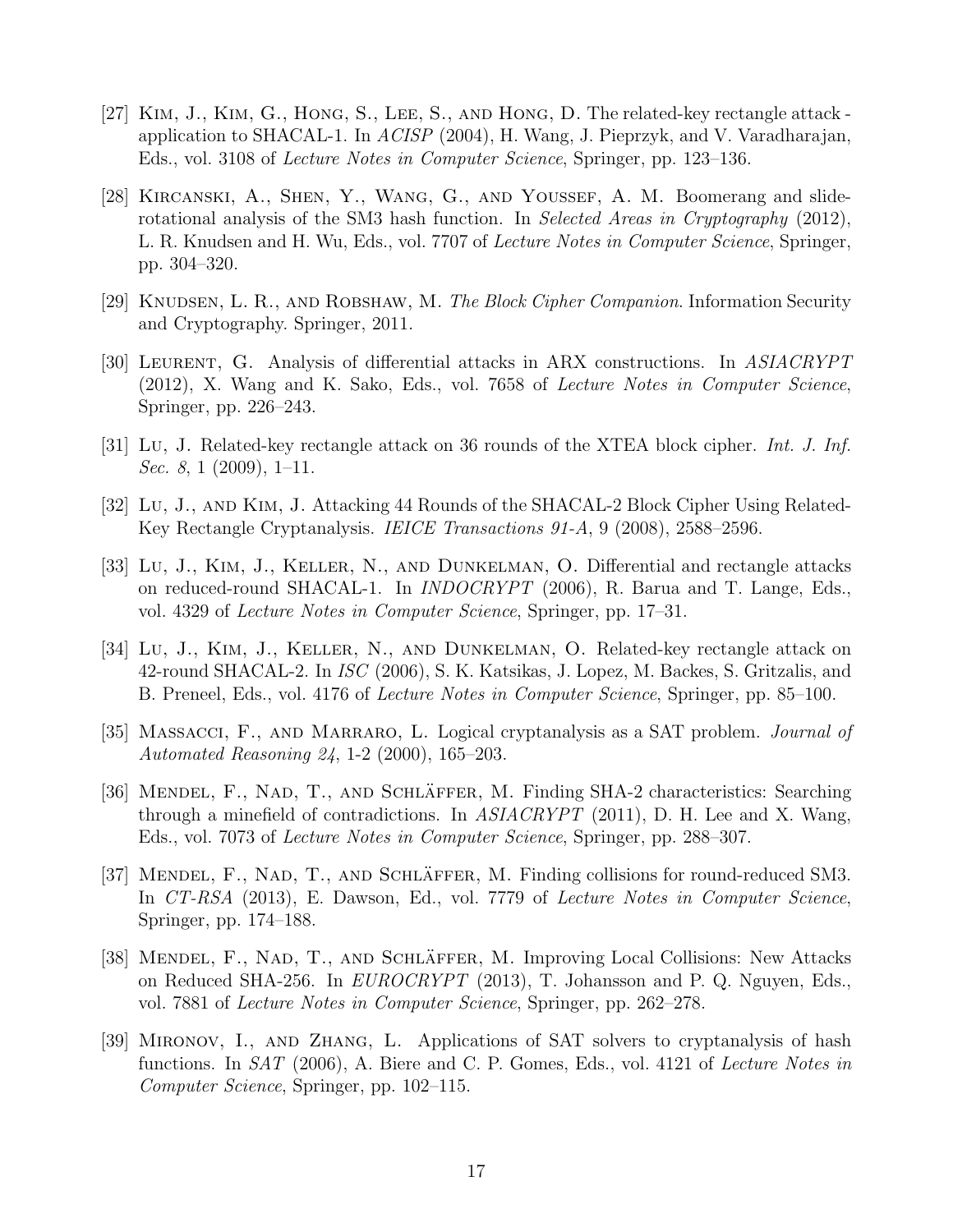- [40] Morawiecki, P., and Srebrny, M. A SAT-based preimage analysis of reduced KEC-CAK hash functions. Information Processing Letters 113, 10 (2013), 392–397.
- [41] Mouha, N., and Preneel, B. Towards finding optimal differential characteristics for arx: Application to Salsa20. http://eprint.iacr.org/.
- [42] MURPHY, S. The return of the cryptographic boomerang. IEEE Transactions on Information Theory 57, 4 (2011), 2517–2521.
- [43] National Institute of Standards and Technology. USA, Secure Hash Standard FIPS 180-2. 2002.
- [44] Prokop, L. Using SAT Solvers to Detect Contradictions in Differential Characteristics. Advisors: F. Mendel, M. Schläffer, April 2014, http://lukas-prokop.at/proj/bakk\_iaik/thesis.pdf.
- [45] R.-P., Weinmann. The ARX Challenge, Fast Software Encryption (FSE) 2009, Rump Session.
- [46] Sasaki, Y. Boomerang distinguishers on md4-family: First practical results on full 5-pass haval. In *Selected Areas in Cryptography* (2011), A. Miri and S. Vaudenay, Eds., vol. 7118 of Lecture Notes in Computer Science, Springer, pp. 1–18.
- [47] Soos, M., Nohl, K., and Castelluccia, C. Extending SAT solvers to cryptographic problems. In Theory and Applications of Satisfiability Testing-SAT 2009. Springer, 2009, pp. 244–257.
- [48] WAGNER, D. The boomerang attack. In FSE (1999), L. R. Knudsen, Ed., vol. 1636 of Lecture Notes in Computer Science, Springer, pp. 156–170.
- [49] Wang, G., Keller, N., and Dunkelman, O. The Delicate Issues of Addition with Respect to XOR Differences. In Selected Areas in Cryptography (2007), pp. 212–231.
- [50] Wang, G., and Shen, Y. Preimage and pseudo-collision attacks on step-reduced SM3 hash function. *Inf. Process. Lett.* 113, 8 (2013), 301–306.
- [51] Wang, X., Yin, Y. L., and Yu, H. Finding collisions in the full SHA-1. In CRYPTO (2005), V. Shoup, Ed., vol. 3621 of Lecture Notes in Computer Science, Springer, pp. 17–36.
- [52] Wang, X., and Yu, H. How to break MD5 and other hash functions. In EUROCRYPT (2005), R. Cramer, Ed., vol. 3494 of Lecture Notes in Computer Science, Springer, pp. 19– 35.
- [53] Wheeler, D. J., and Needham, R. M. TEA Extensions. Technical Report, Computer Laboratory, University of Cambridge, 1997.
- [54] Yun, A., Sung, S. H., Park, S., Chang, D., Hong, S., and Cho, H.-S. Finding collision on  $45$ -step HAS-160. In  $ICISC$  (2005), D. Won and S. Kim, Eds., vol. 3935 of Lecture Notes in Computer Science, Springer, pp. 146–155.